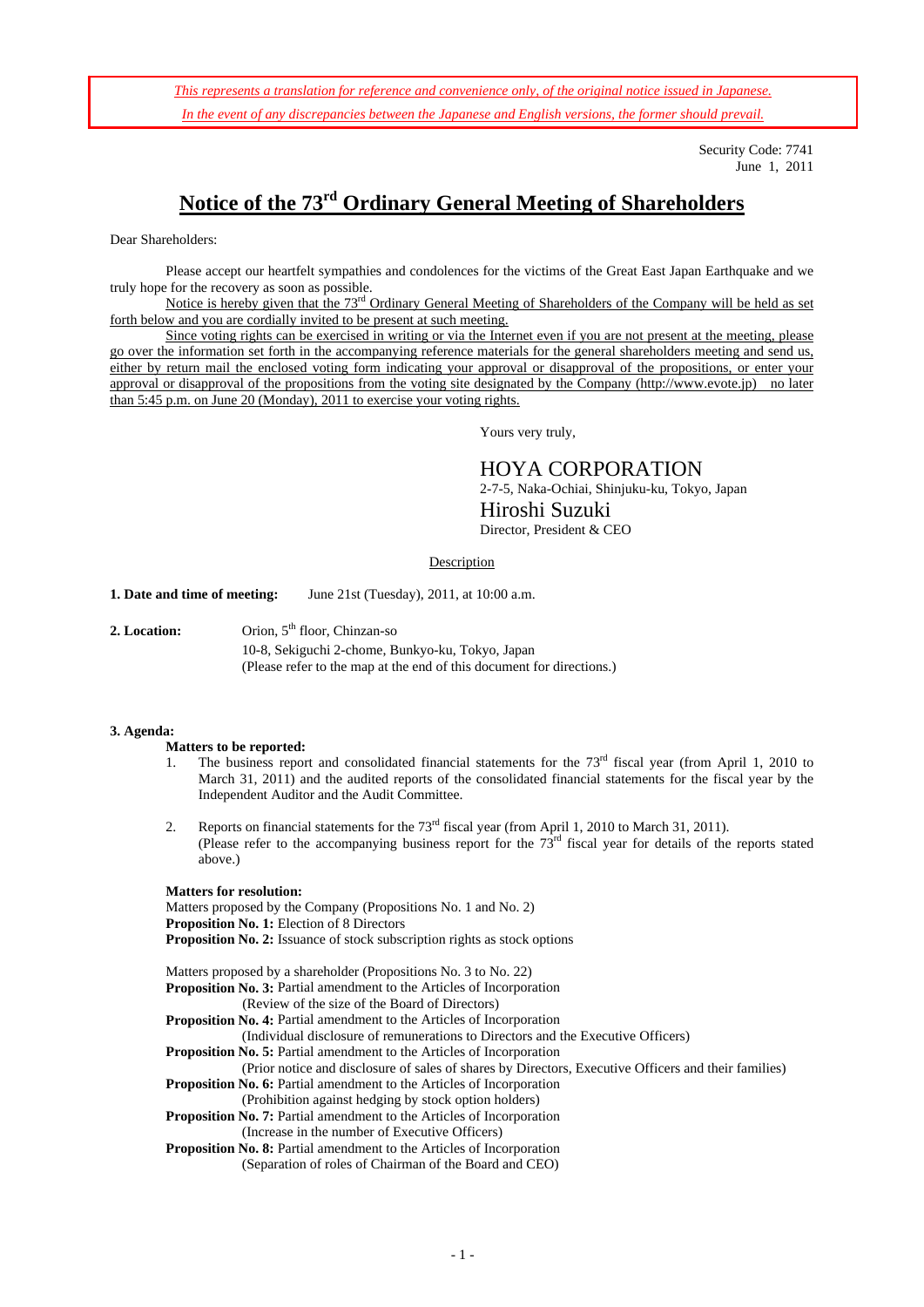**Proposition No. 9:** Partial amendment to the Articles of Incorporation (Prohibition to treat a blank vote as approval if it is the Company's proposal and disapproval if it is a shareholder's proposal) **Proposition No. 10:** Partial amendment to the Articles of Incorporation (Disclosure obligations concerning exercise of shareholders' right to make proposals, etc.) **Proposition No. 11:** Partial amendment to the Articles of Incorporation (Establishment of a contact point within the Audit Committee for whistle-blowing) **Proposition No. 12:** Partial amendment to the Articles of Incorporation (Preparation of a succession plan for the CEO) **Proposition No. 13:** Partial amendment to the Articles of Incorporation (Disclosure of academic background of the Directors and the Executive Officers) **Proposition No. 14:** Partial amendment to the Articles of Incorporation (Criteria for selection of candidates for Directors by the Nomination Committee) **Proposition No. 15:** Partial amendment to the Articles of Incorporation (Disclosure of time pledged by Directors) **Proposition No. 16:** Partial amendment to the Articles of Incorporation (Preparation of Code of Ethics by the Board of Directors) **Proposition No. 17:** Partial amendment to the Articles of Incorporation (Provision for fiduciary responsibility and indemnity liability) **Proposition No. 18:** Partial amendment to the Articles of Incorporation (Provision for the Board of Directors' contact with senior management) **Proposition No. 19:** Partial amendment to the Articles of Incorporation (Allocation of committee budget that may be used without approval of the Executive Officers) **Proposition No. 20:** Partial amendment to the Articles of Incorporation (Employment of legal advisor to the Board of Directors) **Proposition No. 21:** Partial amendment to the Articles of Incorporation **Proposition No. 22:** Partial amendment to the Articles of Incorporation For an outline of each proposition, please refer to the accompanying reference materials for the general shareholders

meeting.

# **4. Information on exercising the voting rights:**

- (1) If you attend the meeting
	- If you are attending the meeting, please present the enclosed voting form to the receptionist at the meeting. In addition, please bring with you this Notice of the Meeting and the accompanying business report for the 73rd fiscal year.
- (2) If you are exercising your voting rights by returning the voting form by mail. Please indicate your approval or disapproval of the propositions on the enclosed voting form and send us by return mail
- no later than 5:45 p.m. on June 20 (Monday), 2011. (3) If you are exercising your voting rights via the Internet

Please refer to "Information on exercising the voting rights via the Internet" on the next page, and enter your approval or disapproval of the propositions via the designated voting rights exercising site (http://www.evote.jp) no later than 5:45 p.m. on June 20 (Monday), 2011.

(4) Non-uniform exercise of voting rights If you plan to exercise your voting rights in a non-uniform way, please inform the Company of this intention with the reason in writing at least three days prior to the date of the meeting.

# **5. Handling of voting rights:**

- (1) If you indicate neither your approval nor disapproval of a proposition, your answer will be deemed to be approval if it is the Company's proposal and disapproval if it is a shareholder's proposal.
- (2) If you exercise your voting rights redundantly via the Internet and by mail, the voting rights exercised via the Internet shall be treated as valid.
- (3) If you exercise your voting rights more than once via the Internet, the Company will regard the content of the last exercise as valid. Similarly, when you exercise your voting rights redundantly via a personal computer and a mobile phone, the Company will regard the content of the last exercise as valid.

# **6. Matters published on the Internet:**

- (1) Of the matters to be included in this notice pursuant to laws and regulations and provisions of Article 16 of the Articles of Incorporation of the Company, Notes to the Consolidated Financial Statements and Individual Notes to the Financial Statements are disclosed on our website (http://www.hoya.co.jp/english/)instead of being included in the accompanying business report for the 73<sup>rd</sup> fiscal year.
- (2) If any revision takes places in the accompanying reference materials for the general shareholders meeting, the business report, the financial statements or the consolidated financial statements, it will be published at the Company's website on the Internet (http://www.hoya.co.jp/english/).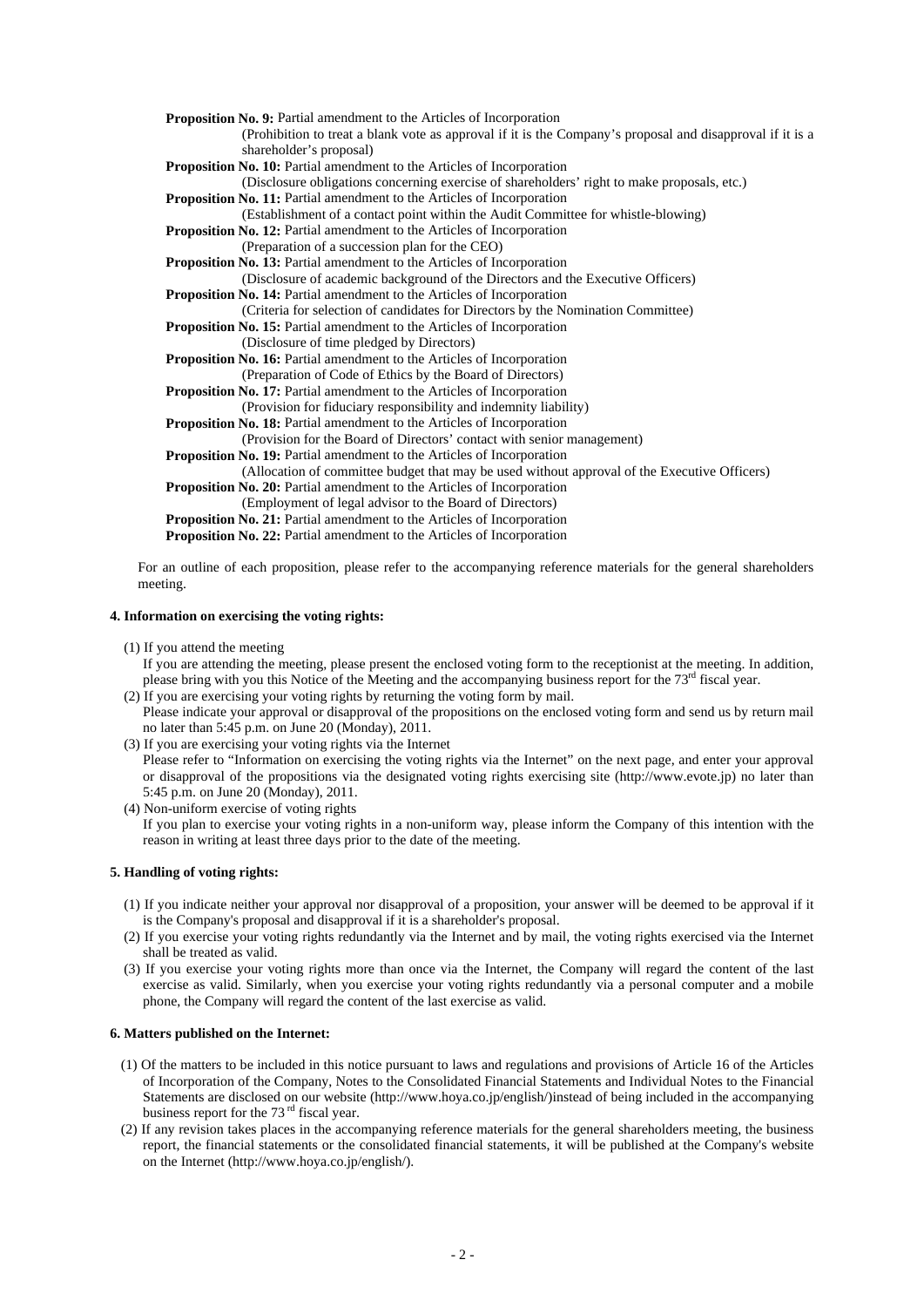#### **7. Precautions for exercising the voting rights by proxy:**

If attending the meeting by proxy, the proxy must present to the receptionist at the meeting an item showing authority to act as proxy, with a signature or name and seal of the shareholder who entrusted the service as proxy, together with the voting form of the said shareholder or a copy of a form of ID (seal registration certificate, driver's license, etc.). The proxy must be another shareholder of the Company having voting rights as provided under the Articles of Incorporation of the Company.

# -END-

#### **<Information on exercising the voting rights via the Internet>**

If you are exercising your voting rights via the Internet, please confirm the following precautions before exercising the rights.

Notes

1. About the voting rights exercising site

- (1) The voting rights can be exercised via the Internet by a personal computer or a mobile phone (i-mode, EZweb, Yahoo!Keitai)(Note) only by accessing the voting rights exercising site designated by the Company (http://www.evote.jp/). (However, the service is suspended from 2:00 am to 5:00 a.m. every day.)
- (Note) "i-mode", "EZweb" and "Yahoo!" are trademarks or registered trademarks of NTT DoCoMo, Inc., KDDI Corporation and Yahoo! Inc. in the United States, respectively.
- (2) It may not be possible to exercise the voting rights from a personal computer depending on the Internet environment of the shareholder in case firewalls or anti-virus software are set up on the personal computer, or a proxy server is used, etc.
- (3) When you exercise your voting rights from a mobile phone, please use one of the following mobile phone services: imode, EZweb or Yahoo!Keitai. For security purposes, mobile phones that are not able to handle encrypted communications (SSL communication) and to transmit terminal ID information are not supported.
- (4) Exercising of the voting rights via the Internet is accepted until 5:45 p.m. on June 20 (Monday), 2011, however, please exercise your rights in good time, and if you have any questions please contact the help desk below.

### **<Contact Information>**

# **Mitsubishi UFJ Trust and Banking Corporation, Corporate Agency Department (Help Desk) Tel: 0120-173-027 (Office hours: from 9:00 a.m. to 9:00 p.m., toll free)**

2. How to exercise the voting rights via the Internet

- (1) On the voting website (http://www.evote.jp/), please enter the "Login ID" and "temporary password" which are stated on your voting form, and follow instructions on screen to enter your approval or disapproval.
- (2) In order to prevent unauthorized access by third parties other than shareholders (so-called "spoofing") and to prevent tampering with the content of the voting, please note that shareholders who use this function will be asked to change the "temporary password" on the voting website.
- 3. Costs incurred when accessing the voting website

Costs incurred when accessing the voting website (such as Internet connection charges and phone charges) are to be borne by the shareholders. When mobile phones are used, packet communication fees and other mobile phone usage fees are incurred, and these are also to be borne by the shareholders.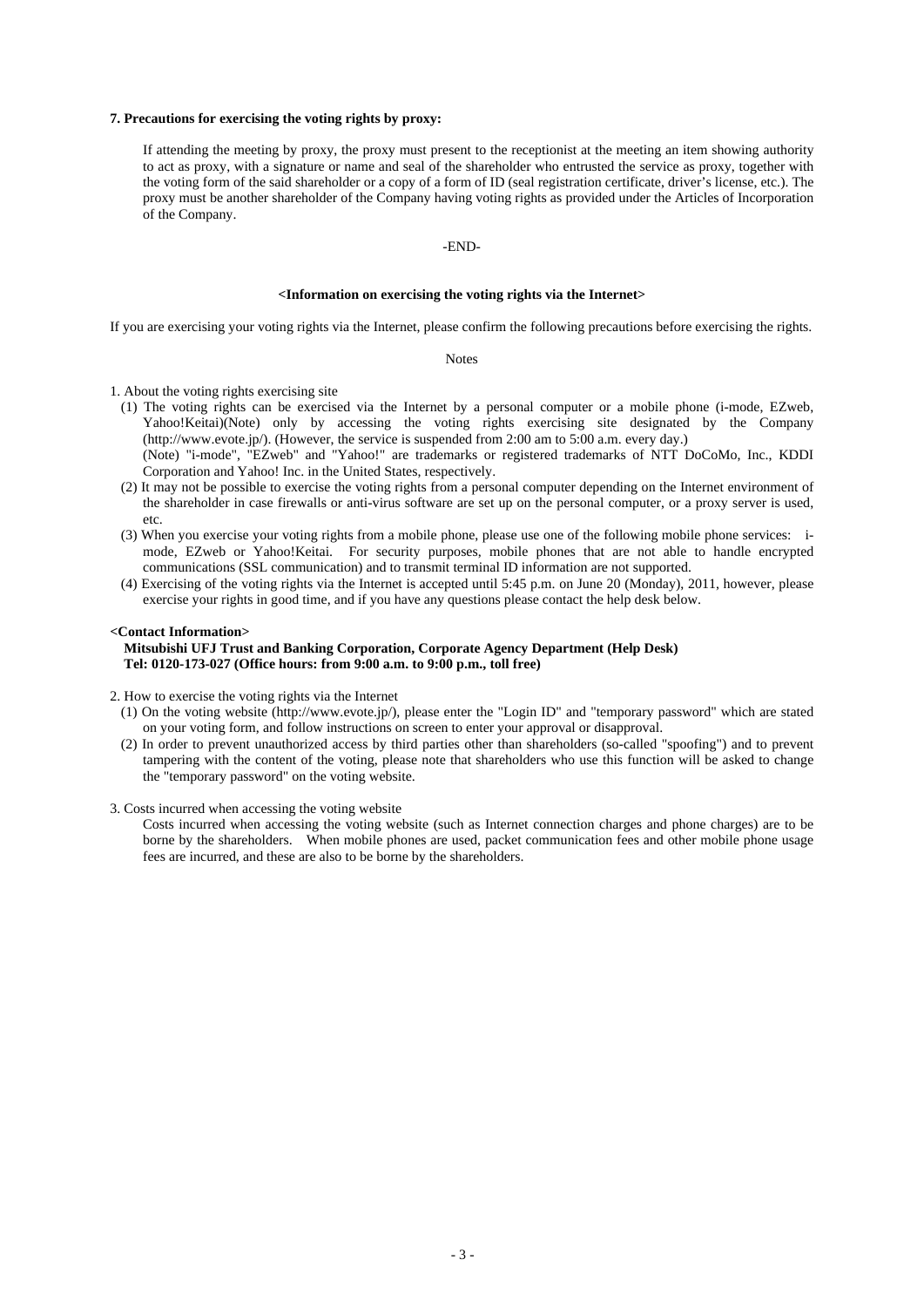# **Information for the General Meeting of Shareholders**

#### **Propositions and information**

### **<Matters proposed by the Company (Propositions No. 1 and No. 2)>**

Propositions No. 1 and No. 2 are proposals made by the Company.

# **Proposition No. 1:** Election of 8 Directors

The term of office of all of the eight Directors will expire at the close of this Ordinary General Meeting of Shareholders. It is therefore proposed that eight Directors be elected in accordance with the decision made by the Nomination Committee.

The Nomination Committee has reported that according to the "Basis for Election of Candidates for Directors" established by the committee, each candidate for Director does not fall under any reason for disqualification and all candidates for both inside Directors and outside Directors meet the requirements for such candidates.

The candidates for Directors are as follows:

| N <sub>0</sub> | Name<br>(Date of birth)          | Brief history, positions and assignments at the Company, and<br>important position of other companies concurrently held                                                                                                                                                                                                                                                                                                                                                                                                                                                                                                                                                                                                                                                                                                                                                                                                                                                                                                                                                                | Number of shares of<br>the Company held by<br>Candidate |
|----------------|----------------------------------|----------------------------------------------------------------------------------------------------------------------------------------------------------------------------------------------------------------------------------------------------------------------------------------------------------------------------------------------------------------------------------------------------------------------------------------------------------------------------------------------------------------------------------------------------------------------------------------------------------------------------------------------------------------------------------------------------------------------------------------------------------------------------------------------------------------------------------------------------------------------------------------------------------------------------------------------------------------------------------------------------------------------------------------------------------------------------------------|---------------------------------------------------------|
| 1              | Yuzaburo Mogi<br>(Feb. 13, 1935) | Apr. 1958 Joined Noda Shoyu Co., Ltd. (present Kikkoman<br>Corporation)<br>Mar. 1979 Director of Kikkoman Corporation<br>Mar. 1982 Managing Director of Kikkoman Corporation<br>Oct. 1985 Managing Director and Representative Director of<br>Kikkoman Corporation<br>Mar. 1989 Executive Managing Director and Representative Director<br>of Kikkoman Corporation<br>Mar. 1994 Executive Vice President and Representative Director of<br>Kikkoman Corporation<br>Feb. 1995 President and Representative Director of Kikkoman<br>Corporation<br>Jun. 2001 Director of the Company (present post)<br>Jun. 2004 Representative Director, Chairman and CEO of Kikkoman<br>Corporation (present post)<br>Important position of other companies concurrently held<br>Representative Director, Chairman and CEO of Kikkoman<br>Corporation<br>Outside Director of Meiji Yasuda Life Insurance Company<br>Outside Director of Calbee, Inc.<br>Outside Auditor of Tobu Railway, Co., Ltd.<br>Outside Auditor of Fuji Media Holdings, Inc.<br>Outside Auditor of Fuji Television Network, Inc. | 4,000 shares                                            |
| 2              | Eiko Kono<br>(Jan. 1, 1946)      | Dec. 1969 Joined RECRUIT Co., Ltd.<br>Apr. 1984 Director of RECRUIT Co., Ltd.<br>Aug. 1985 Managing Director of RECRUIT Co., Ltd.<br>Nov. 1986 Senior Managing Director of RECRUIT Co., Ltd.<br>Jul. 1994 Executive Vice President of RECRUIT Co., Ltd.<br>Jun. 1997 President and Representative Director of RECRUIT Co.,<br>Ltd.<br>Jun. 2003 Director of the Company (present post)<br>Jun. 2003 Chairperson and CEO of RECRUIT Co., Ltd.<br>Apr. 2004 Chairperson and Chairperson of the Board of Directors of<br>RECRUIT Co., Ltd.<br>Jun. 2005 Special Advisor of RECRUIT Co., Ltd.<br>Important position of other companies concurrently held<br>Outside Director of Mitsui Sumitomo Insurance Co., Ltd.<br>Outside Director of DIC Corporation<br>Outside Director of Tokyo Stock Exchange Group, Inc.<br>Outside Director of Tokyo Stock Exchange, Inc.                                                                                                                                                                                                                       | $1,000$ shares                                          |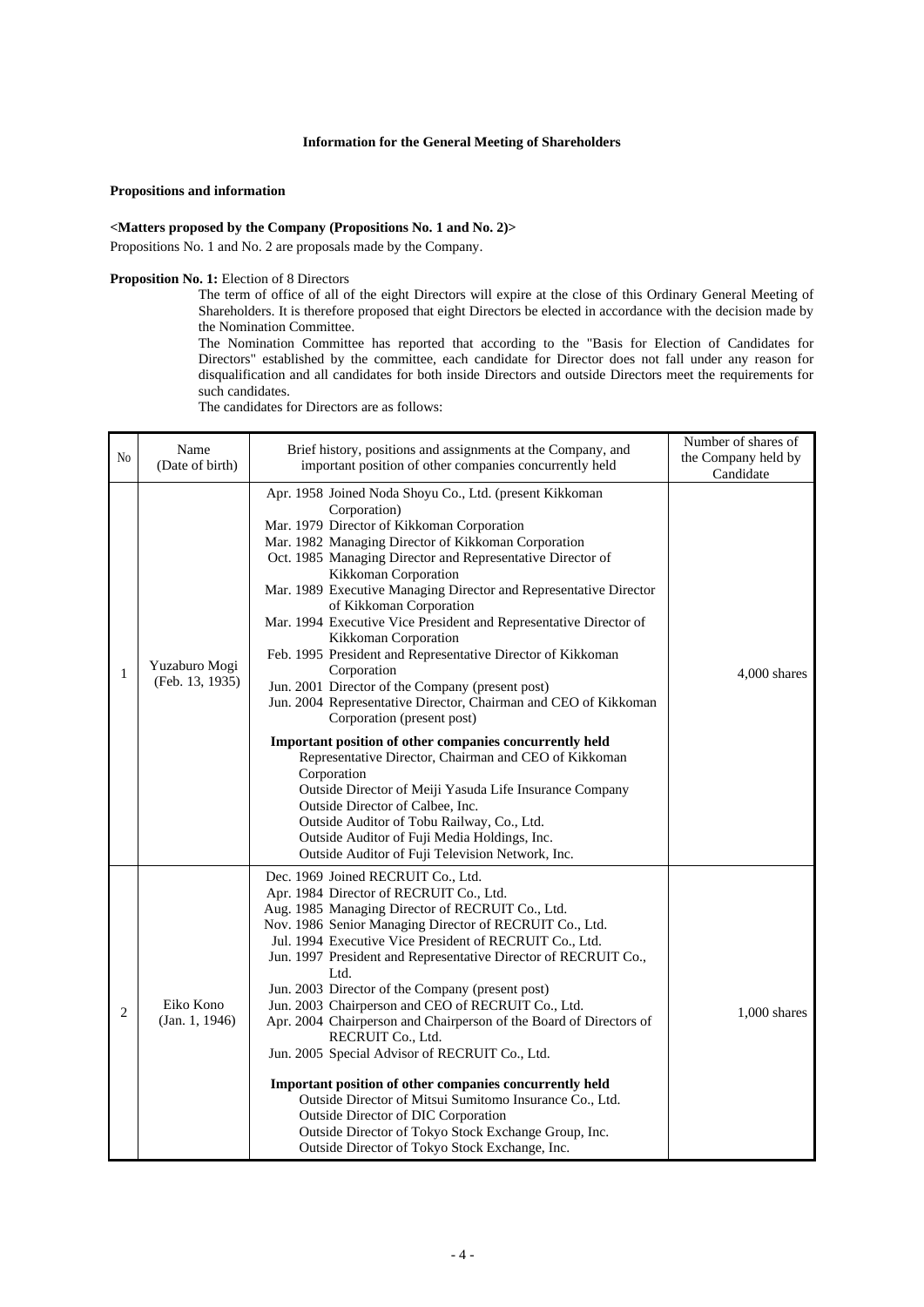| N <sub>0</sub> | Name<br>(Date of birth)          | Brief history, positions and assignments at the Company, and<br>important position of other companies concurrently held                                                                                                                                                                                                                                                                                                                                                                                                                                                                                                                                                                                                                                                                                                                                                                                                                                                                                                                    | Number of shares of<br>the Company held by<br>Candidate |
|----------------|----------------------------------|--------------------------------------------------------------------------------------------------------------------------------------------------------------------------------------------------------------------------------------------------------------------------------------------------------------------------------------------------------------------------------------------------------------------------------------------------------------------------------------------------------------------------------------------------------------------------------------------------------------------------------------------------------------------------------------------------------------------------------------------------------------------------------------------------------------------------------------------------------------------------------------------------------------------------------------------------------------------------------------------------------------------------------------------|---------------------------------------------------------|
| 3              | Yukiharu Kodama<br>(May 9, 1934) | Apr. 1957 Joined the Ministry of International Trade and Industry<br>(MITI) (now the Ministry of Economy, Trade and Industry<br>(METI)<br>Jun. 1985 Director General of the Minister's Secretariat MITI<br>Jun. 1988 Director General of Industrial Policy Bureau MITI<br>Jun. 1989 Administrative Vice-Minister of MITI.<br>Jun. 1991 Retired from MITI<br>Jun. 1991 Advisor to Japan Industrial Policy Research Institute<br>(JIPRI)<br>Feb. 1992 Advisor to the Industrial Bank of Japan (IBJ)<br>Jun. 1993 President of The Shoko Chukin Bank<br>Jul. 2001 Chairman of the Japan Information Processing<br>Development Corporation<br>Jun. 2005 Director of the Company (present post)<br>Nov. 2007 Chairman of the Mechanical Social Systems Foundation<br>(present post)<br>Important position of other companies concurrently held<br>Chairman of the Mechanical Social Systems Foundation<br>Outside Director of Asahi Kasei Corporation<br>Outside Auditor of Tokyo Dome Corporation<br>Outside Auditor of Yomiuri Land Co., Ltd. | $1,000$ shares                                          |
| 4              | Itaru Koeda<br>(Aug. 25, 1941)   | Apr. 1965 Joined Nissan Motor Co., Ltd.<br>Jun. 1993 Director of Nissan Motor Co., Ltd.<br>May 1998 Managing Director of Nissan Motor Co., Ltd.<br>May 1999 Vice President of Nissan Motor Co., Ltd.<br>Apr. 2003 Representative Director of Nissan Motor Co., Ltd.<br>Jun. 2003 Co-Chairman of Nissan Motor Co., Ltd.<br>Jun. 2003 Chairman of Calsonic Kansei Corporation (present post)<br>Jul. 2003 Director of Renault S.A.<br>Mar. 2005 Chairman of JATCO Ltd.<br>Jun. 2008 Chairman Emeritus and Advisor of Nissan Motor Co., Ltd.<br>(present post)<br>Jun. 2008 Chairman of Nissan Shatai Co., Ltd. (present post)<br>Jun. 2009 Director of the Company (present post)<br>Important position of other companies concurrently held<br>Chairman Emeritus and Advisor of Nissan Motor Co., Ltd.<br>Chairman of Calsonic Kansei Corporation<br>Chairman of Nissan Shatai Co., Ltd.                                                                                                                                                    | 5,000 shares                                            |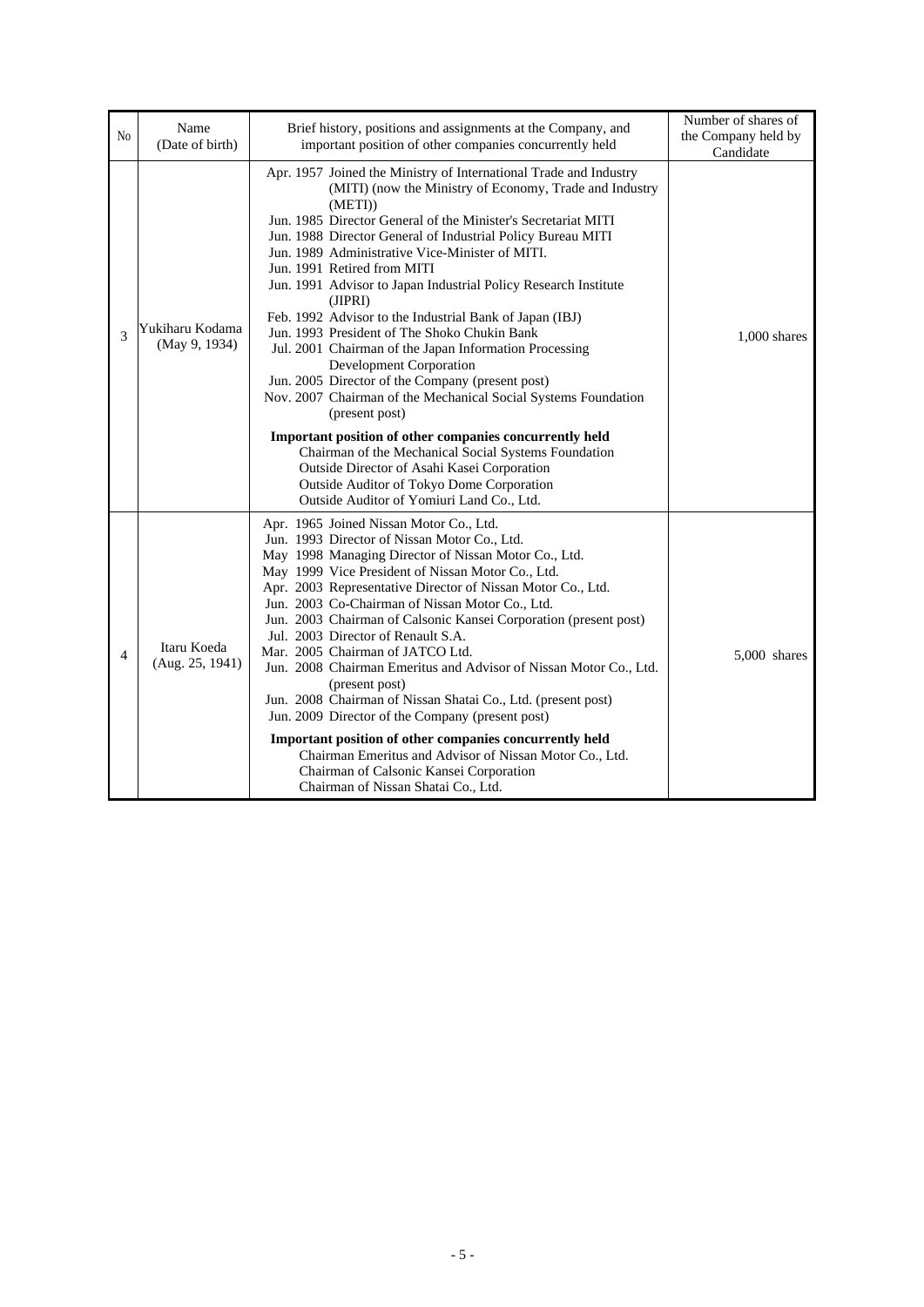| N0 | Name<br>(Date of birth)           | Brief history, positions and assignments at the Company, and<br>important position of other companies concurrently held                                                                                                                                                                                                                                                                                                                                                                                                                                                                                                                          | Number of shares of<br>the Company held by<br>Candidate |
|----|-----------------------------------|--------------------------------------------------------------------------------------------------------------------------------------------------------------------------------------------------------------------------------------------------------------------------------------------------------------------------------------------------------------------------------------------------------------------------------------------------------------------------------------------------------------------------------------------------------------------------------------------------------------------------------------------------|---------------------------------------------------------|
| 5  | *Yutaka Aso<br>(Aug. 28, 1946)    | Nov. 1973 Joined Osawa Shokai (presently J.Osawa Group Co., Ltd.)<br>May 1975 Auditor of Aso Cement Co., Ltd. (present Aso<br>Corporation)<br>Jun. 1977 Senior Managing Director of Aso Cement Co, Ltd.<br>Dec. 1979 President of Aso Cement Co., Ltd.<br>Aug. 2001 President and Representative Director of Aso Cement Co.,<br>Ltd.<br>Aug. 2001 President and Representative Director of Aso Cement Co.,<br>Ltd. (present LAFARGE ASO CEMENT Co, Ltd.)<br>(present post)<br>Jun.2010 Chairman and Representative Director of Aso Corporation<br>(present position)                                                                             | $1,000$ shares                                          |
|    |                                   | Important position of other companies concurrently held<br>Chairman and Representative Director of Aso Corporation<br>President and Representative Director of LAFARGE ASO<br>CEMENT Co, Ltd.                                                                                                                                                                                                                                                                                                                                                                                                                                                    |                                                         |
| 6  | Hiroshi Suzuki<br>(Aug. 31, 1958) | Apr. 1985 Joined the Company<br>Jun. 1993 Director of the Company<br>Jun. 1997 Managing Director of the Company<br>Apr. 1999 Managing Director of the Company,<br>President, Electro Optics Company<br>Jun. 1999 Executive Managing Director of the Company<br>Jun. 2000 President and Representative Director of the Company<br>Jun. 2003 Director, President & CEO of the Company (present post)                                                                                                                                                                                                                                               | 942,080 shares                                          |
| 7  | Hiroshi Hamada<br>(May 30, 1959)  | Apr. 1982 Joined Yamashita Shinnihon Steamship Co., Ltd. (present<br>Mitsui O.S.K. Lines, Ltd.)<br>Mar. 1987 Joined ALICO Japan<br>Nov. 1992 Joined Clarke Consulting Group of the United States<br>Jan. 1995 Joined Dell Computer Corporation (present Dell Inc.)<br>Aug. 2000 President and Representative Director of Dell Computer<br>Corporation, and Vice President of Dell Inc. of the United<br><b>States</b><br>May 2006 Representative partner of Revamp Corporation<br>Apr. 2008 Executive Officer & Chief Operating Officer of the<br>Company (present post)<br>Jun. 2008 Director of the Company (present post)                     | 67,800 shares                                           |
| 8  | Kenji Ema<br>(Nov. 8, 1947)       | Mar. 1970 Joined the Company<br>Jun. 1993 Director of the Company, in charge of Administration<br>Planning, Accounting and Purchase<br>Jun. 1997 Managing Director of the Company, in charge of Strategy,<br>Planning and Treasury<br>Jun. 2000 Executive Managing Director of the Company, in charge<br>of Corporate Finance<br>Jun. 2001 Executive Managing Director and CFO of the Company<br>Jun. 2003 Director, Executive Officer & Chief Financial Officer of<br>the Company (present post)<br>Jul. 2003 President of HOYA HOLDINGS N.V.<br>Jan. 2007 Executive Officer Chief Financial of HOYA<br><b>CORPORATION</b> , Netherlands Branch | 44,800 shares                                           |

(Notes)

1. \* This is a new candidate.

2. No candidate has any relationship of special interest with the Company.

3. Matters concerning the candidates for the posts of Outside Directors are as follows:

- (1) Mr. Yuzaburo Mogi, Ms. Eiko Kono, Mr. Yukiharu Kodama, Mr. Itaru Koeda and Mr. Yutaka Aso are candidates for the posts of Outside Directors. The Company has provided notice to the Tokyo Stock Exchange of Mr. Yuzaburo Mogi, Ms. Eiko Kono, Mr. Yukiharu Kodama and Mr. Itaru Koeda as being independent directors appointed by the Company, in accordance with the Tokyo Stock Exchange's rules and regulations. Mr. Yutaka Aso also satisfies the requirements for being an independent director in accordance with the Tokyo Stock Exchange's rules and regulations, and the Company is scheduled to appoint Mr. Yutaka Aso as an independent director and provide notice to the Tokyo Stock Exchange.
- (2) Reasons for the selection of candidates for the posts of Outside Directors
	- In 2003, the Company adopted a committee structure itself (as a "company with committees" following the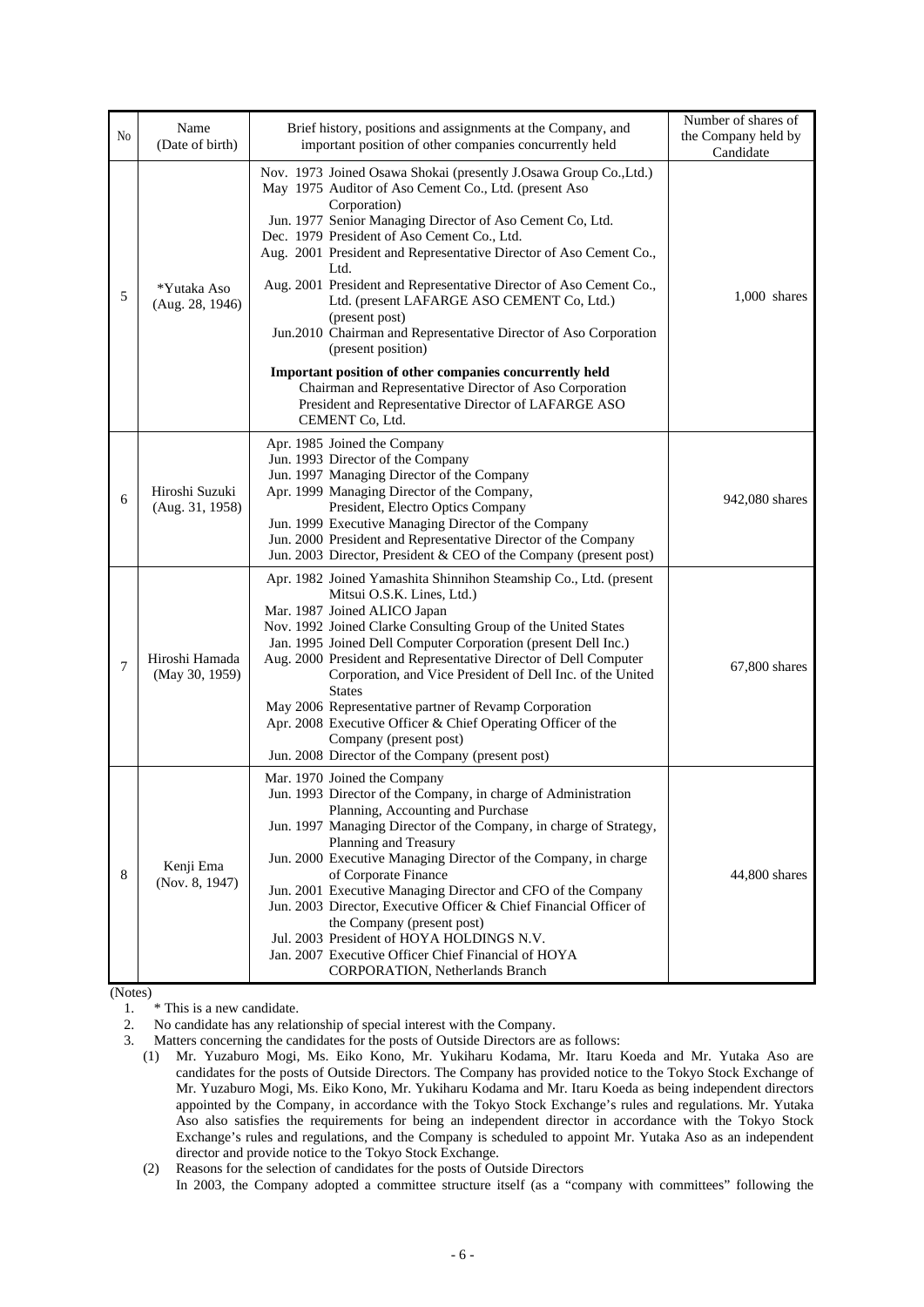enforcement of the Companies Act). The Company set up three committees, namely the Nomination Committee, Compensation Committee and Audit Committee, with the aim of securing management transparency and fairness and reinforcing supervisory functions. At the same time, the Company carried out a substantial transfer of authority from the Board of Directors to Executive Officers to put in place a system that enables speedy and efficient management by Executive Officers.

Outside Directors must comprise a majority at each of the three committees. For this reason, the Company needs to appoint two or more Outside Directors. The Articles of Incorporation of the Company prescribe that half or more of its Directors must be Outside Directors, for the purpose of ensuring fairness. In addition, the "Basis for Election of Candidates for Directors" prescribe that the Nomination Committee appoints three or more Outside Directors. At present, five of the eight Directors of the Company are Outside Directors. They contribute to building a solid and transparent system of governance.

With this background, the Company hereby requests appointment of the five candidates to the posts of Outside **Directors** 

Each candidate has engaged in corporate management for many years, with Mr. Yuzaburo Mogi serving at Kikkoman Corporation in the food industry in the consumer goods field, Ms. Eiko Kono at RECRUIT Co., Ltd. in the information services industry, Mr. Itaru Koeda at Nissan Motor Co., Ltd. in the automobile industry, and Mr. Yutaka Aso as the representative of Aso Group involved in a wide range of businesses from healthcare and nursing care to education and IT. Meanwhile, Mr. Yukiharu Kodama has surveyed the business community from a fair and impartial viewpoint for many years, assisting ministers at the Ministry of International Trade and Industry (presently known as the Ministry of Economy, Trade and Industry), and has accumulated very substantial knowledge and experience at financial institutions.

The Company nominated these candidates for the posts of Outside Directors in the hope that they would provide management supervision and advice to the Company from a broad perspective not constrained in the industry to which the Company belongs, based on their abundant knowledge and experience, and the wealth of information they have cultivated through their careers. Each of the candidates has a sufficient background to provide management supervision and advice to the Company. They also possess abundant international experience and extensive networks of contacts in their fields. These are people who, instead of providing names only, can actually attend meetings of the Board of Directors of the Company, take an active part in discussions at the meetings, and express opinions as persons who care about the Company.

(3) Violations of laws and ordinances or the Articles of Incorporation, or other inappropriate actions, and steps taken to prevent or respond to the above events initiated by the candidate Outside Directors over the past five years, to the extent that the candidates have served as Outside Directors of other companies

At Mitsui Sumitomo Insurance Co., Ltd., where Ms. Eiko Kono concurrently serves as an Outside Director, facts emerged showing the improper non-payment of benefits for whole-life medical insurance and other thirdcategory products and incomplete payment of extra expense claims and other incidental benefits. For this reason, the Financial Services Agency on June 21, 2006 issued to the company an order for operational improvement in accordance with Paragraph, 1, Article 132 of the Insurance Business Law, and an order for partial operational suspension in accordance with Article 133 of said law. Subsequently, partial calculation errors in fire and other insurance premiums came to light at the company.

Ms. Eiko Kono has regularly spoken about the importance of legal compliance and customer protection at the meetings of the Board of Directors of the company, etc. Following the incidents, Ms. Kono discharged her responsibility by making proposals to prevent a recurrence of the errors as the company undertook a fundamental review of the administration of its operations.

(4) Years since appointment as Outside Directors of the Company (up to the close of this General Meeting of Shareholders)

| Mr. Yuzaburo Mogi   | 10 years          |
|---------------------|-------------------|
| Ms. Eiko Kono       | 8 years           |
| Mr. Yukiharu Kodama | 6 years           |
| Mr. Itaru Koeda     | 2 years           |
| Mr. Yutaka Aso      | (New appointment) |

- (5) Liability limitation contract with candidates for the posts of Outside Directors
	- (i)The Company and the four candidates for reappointment as Outside Director have concluded an agreement that limits liabilities for damages prescribed in Paragraph 1, Article 423 of the Companies Act to the higher of a prefixed amount exceeding 10 million yen or the amount set by law. When the reappointment of each person is approved and passed, the liability limitation contract for the previous term will be continued.
	- (ii)The Company will conclude a similar agreement as the above with Mr. Yutaka Aso, who is a new candidate for Outside Director, when his appointment is approved and passed.

4. The current conditions for assuming the post of committee member for each candidate are as shown below.

Nomination Committee members: Mr. Yuzaburo Mogi, Ms. Eiko Kono, Mr. Yukiharu Kodama, and Mr. Itaru Koeda Audit Committee members: Mr. Yukiharu Kodama (Chairman), Mr. Yuzaburo Mogi, Ms. Eiko Kono, and Mr. Itaru Koeda

Compensation Committee members: Mr. Yuzaburo Mogi (Chairman), Ms. Eiko Kono, Mr. Yukiharu Kodama, and Mr. Itaru Koeda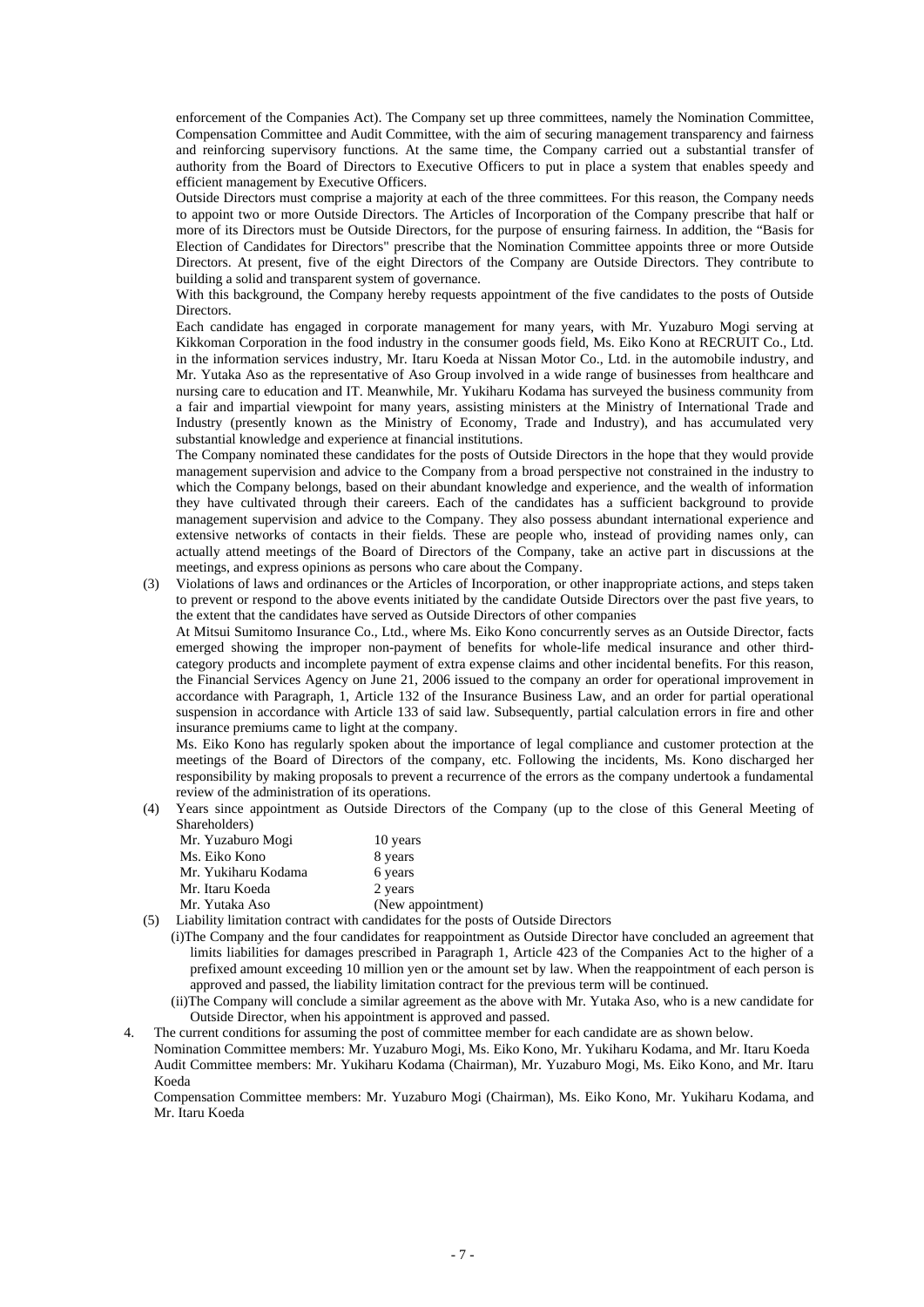**Proposition No. 2:** Issuance of stock subscription rights as stock options

We request your approval for stock subscription rights to be issued to the employees of the Company and the directors and employees of the subsidiaries of the Company as stock options as outlined below, based on the provisions of Articles 236, 238 and 239 of the Companies Act, and for the authority to determine the guidelines for subscription to the above stock subscription rights to be delegated to the Board of Directors.

1. Reasons for inviting persons who accept stock subscription rights with specially favorable conditions The Company intends to issue stock subscription rights to its employees and to the directors and employees of its subsidiaries to raise the morale of its employees and of directors and employees of its subsidiaries, to motivate them to improve results and to attract excellent human resources.

2. Outline of the issuance of stock subscription rights (hereinafter referred to as the "Stock Subscription Rights")

- (1) Upper limit of the number of Stock Subscription Rights
	- The upper limit shall be 3,000 rights.
- (2) Amount of payment for the Stock Subscription Rights
- No payment of money shall be required in exchange for the Stock Subscription Rights.
- (3) Details of the Stock Subscription Rights
	- (i) Type and number of shares that are the object of the Stock Subscription Rights

The type of shares that are the object of the Stock Subscription Rights shall be the common shares of the Company, and the number of shares that are the object of one Stock Subscription Right (hereinafter referred to as "the Number of Granted Shares") shall be 400 shares.

If the Company conducts a stock split (including free share allocation) or a reverse stock split after the date of allocation, the Number of Granted Shares shall be adjusted based on the following formula. Such adjustment shall be made only for the Number of Granted Shares of the Stock Subscription Rights that are not exercised as of the time of adjustment. Any fraction of less than one share created as a result of the adjustment shall be discarded.

Number of Granted Shares after adjustment =

Number of Granted Shares before adjustment x ratio of stock split or reverse stock split

If there is an unavoidable reason requiring the adjustment of the Number of Granted Shares in addition to the foregoing after the date of allocation, the Number of Granted Shares may be adjusted to a reasonable extent.

The total number of shares that are the object of the Stock Subscription Rights shall be subject to an upper limit of 1,200,000 shares. If the Number of Granted Shares is adjusted as above, a number obtained by multiplying the Number of Granted Shares after adjustment by the upper limit of the number of Stock Subscription Rights set out in (1) above shall become the upper limit.

(ii) Method for calculating the value of properties that will be invested in at the time of the exercise of the Stock Subscription Rights

The value of properties that will be invested in at the time of the exercise of one Stock Subscription Right shall be an amount obtained by multiplying the Number of Granted Shares by the amount of payment (hereinafter referred to as "the Exercise Price") per share that will be delivered after the exercise of the Stock Subscription Rights.

The Exercise Price shall be the closing price of the ordinary transactions of the shares of the Company at the Tokyo Stock Exchange on the date before the date of resolution regarding the subscription requirements of the Stock Subscription Rights by the Board of Directors of the Company (if no transactions are concluded on this date, it shall be the closing price of the immediately preceding date).

If the Company conducts a stock split (including free share allocation) or a reverse stock split after the date of allocation, the Exercise Price shall be adjusted based on the following formula. Any fraction of less than one yen created as a result of the adjustment shall be rounded up.

# Exercise Price after adjustment =

Exercise Price before adjustment x (1 / (ratio of stock split or reverse stock split)) If there is an unavoidable reason such as a decline in the amount of capital stock, which requires the adjustment of the Exercise Price in addition to the foregoing after the date of allocation, the Exercise Price may be adjusted to a reasonable extent.

(iii) Period for exercise of the Stock Subscription Rights

From October 1, 2012 to September 30, 2021

(iv) Conditions for the exercise of the Stock Subscription Rights

The Stock Subscription Rights shall not be exercised after dividing one Stock Subscription Right. (v) Clause of acquisition of the Stock Subscription Rights

If the general meeting of shareholders of the Company approves a merger agreement under which the Company will become a non-surviving company, a company spin-off agreement or plan based on which the Company will become a spin-off company, a stock swap agreement based upon which the Company will become a wholly-owned subsidiary, or a stock transfer plan (if the approval of the general meeting of shareholders is not required, the resolution of the Board of Directors or decision by Representative Executive Officer), the Company may acquire the Stock Subscription Rights free of charge.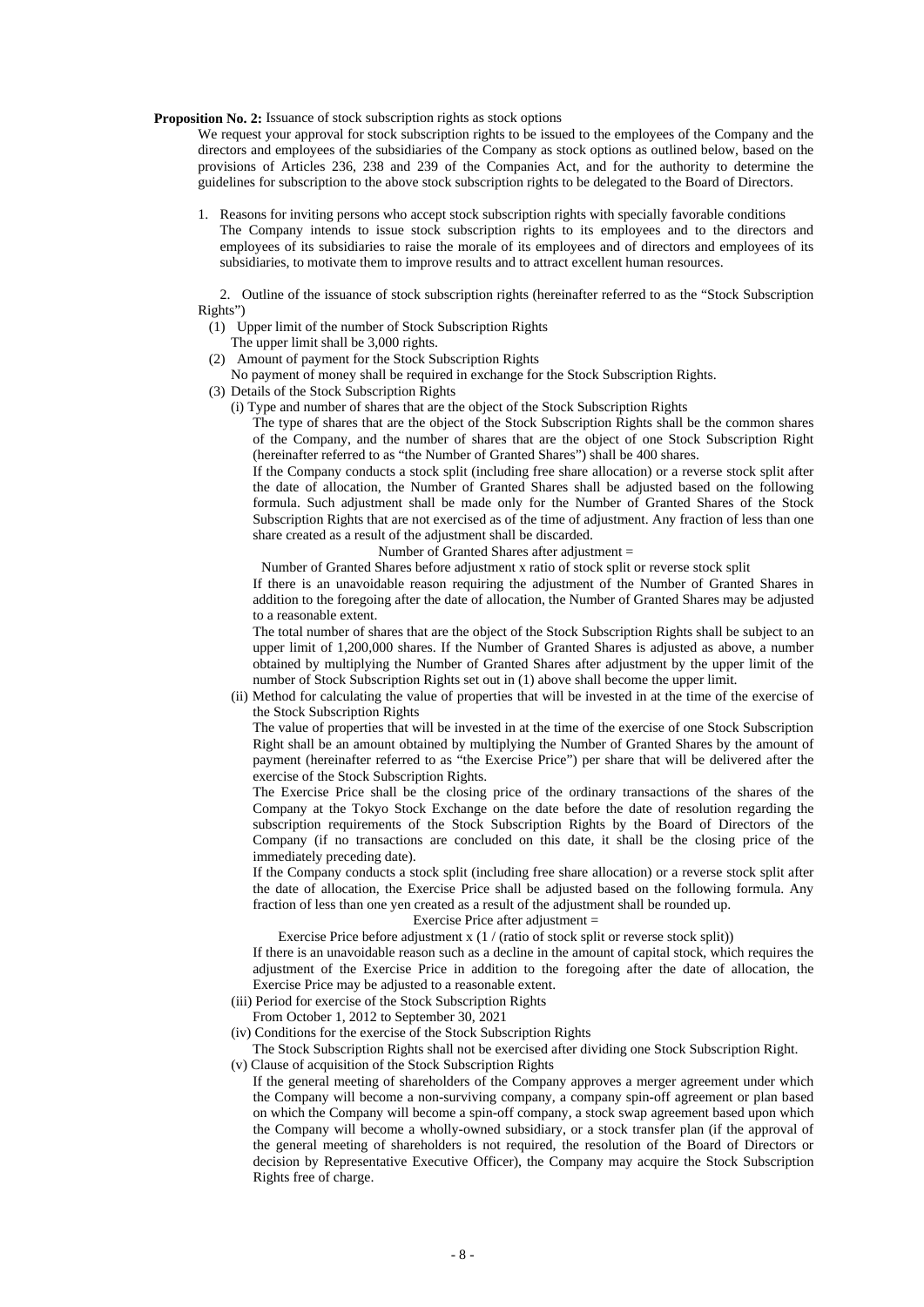### (vi) Common stock and capital reserve to be increased

- The amount of increase in capital stock in the event of the issue of shares through the exercise of the Stock Subscription Rights shall be half of the amount of the limit of the increase in capital stock, etc. which is calculated in accordance with Paragraph 1 of Article 17 of the corporate accounting regulations (any fraction of less than one yen created as a result of the calculation shall be rounded up). The amount of increase in capital reserve shall be an amount obtained by deducting the amount of capital stock increase from the above amount of limit of increase in capital stock, etc.
- (vii) Restriction on the acquisition of the Stock Subscription Rights through transfer The acquisition of the Stock Subscription Rights through transfer shall be subject to the approval of the Board of Directors of the Company.

#### **<Matters proposed by a shareholder (Propositions No. 3 to No. 22)>**

#### **Counter-opinions by the Board of Directors against the shareholders' proposals**

The Company recognizes corporate governance as a matter of the utmost importance for management. It adopted the governance model based on the company-with-committees system when it was first introduced in Japan in order to strengthen the management monitoring function and improve management efficiency. By separating the roles of management execution and supervision thereof, it has strived to conduct its business so as to improve the corporate value and to maximize shareholders' benefit. As an example, the Articles of Incorporation stipulate that more than half of the Directors of the Company to be comprised of Outside Directors, and the independence standards concerning the candidates for Outside Directors are established by the Nomination Committee, which is disclosed on the Company website. As the Company's standards meet the independent director's criteria of the Tokyo Stock Exchange, the Company has submitted notification to the Tokyo Stock Exchange of all of the Outside Directors of the Company as qualified Independent Directors.

All shareholder proposals are proposals to amend the Articles of Incorporation, however, the Articles of Incorporation of Japanese companies are equivalent to the Constitution of the Company and the entries in the Articles of Incorporation bind stakeholders of the Company at present as well as stakeholders of the Company including the shareholders in the future. Therefore it is the Company's opinion that stipulating detailed obligations in the Articles of Incorporation focusing only on the current situation of the Company and society may impede the prompt and flexible management of the Company. The current Executive Officers chosen by the Nomination Committee and appointed by the Board of Directors are speedily taking specific management measures to contribute to the sustained growth of the Company to respond to ever-changing business environment. As for corporate governance issues which contribute to long-term creation of shareholder values, the Board of Directors and each Committee are actively promoting reforms to respond to the demands of the times, incorporating the reforms in the way of thinking, rules and management regulations, and then promoting disclosure for further transparency. For those shareholder's proposals made last year, such as to require amendment of the Articles of Incorporation to increase the amount of explanatory text for shareholders' proposals, and to require amendment of the Articles of Incorporation to hold meetings amongst Outside Directors only, we have adopted the ideas in more appropriate way by amending internal rules and regulation. Therefore, the Board of Directors believes that amending the Articles of Incorporation as proposed by adding detailed provisions may impede the prompt and flexible management and thus not be beneficial to the Company's shareholders at large.

#### **For the above reasons, the Board of Directors is against all of the shareholder's proposals below.**

Specific reasons for opposing each of the shareholder's proposals are given after each proposition.

### **<Matters Proposed by a shareholder (Propositions No. 3 to No. 20)>**

Propositions No.3 to No. 20 are proposals made by one of our shareholders.

The number of voting rights of the proposing shareholder is 380.

Pursuant to laws and regulations, the specifics of and reasons for each proposition are according to the contents of documents submitted by the shareholder, except where such contents are obviously untrue or deemed to mainly intend to defame or to insult.

**Proposition No. 3:** Partial amendment to the Articles of Incorporation (Review of the size of the Board of Directors) Outline of Proposition: It is proposed that a provision that reads as follows be deleted from the Articles of Incorporation: "The number of Directors shall be ten or less."

Reason for the proposal: The Company specifies in the Articles of Incorporation that the number of Directors to be ten or less. However, the appropriate size of the Board of Directors should be determined depending on the activities of the Board of Directors and committees, and it is not appropriate to specify the number to ten or less.

It is the proposer's opinion that appointing candidates who are independent of the current Nomination Committee will contribute to shareholders' benefit because it will enhance the monitoring capability of Directors. In such case as to replace the CEO whose misconduct is suspected, one can assume a situation where large number of Directors who are independent of the current Nomination Committee should be elected. Therefore, it is not necessary to set an upper limit to the number of Directors in the Articles of Incorporation. As a usual size for the Board of Directors, one CEO and five to fifteen Outside Directors (of which 75% or more are independent Outside Directors) is considered desirable.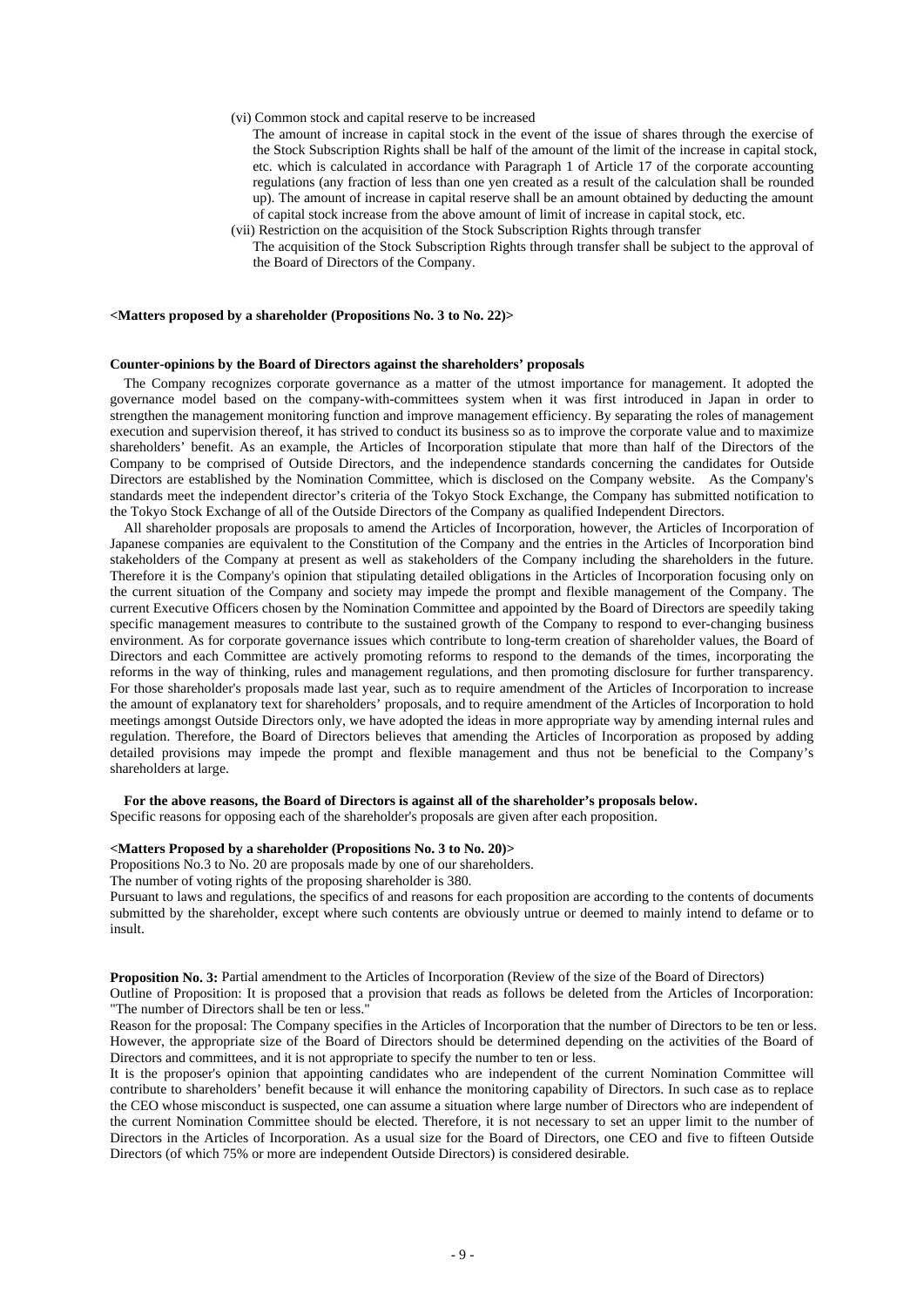# **Opinion of the Board of Directors about the Proposition No. 3**

#### **The Board of Directors is against this shareholder's proposal.**

We believe the upper limit of ten as stipulated in the current Articles of Incorporation is an appropriate size of the Board of Directors for our current business scale for best decision making based on lively debates. This prevents the Board of Directors from becoming bloated and losing substance. In addition, this size has been optimized according to the activities of the Board of Directors and each committee. The term of our Directors is one year and thus they are elected every year. The optimal size of the Board of Directors is reviewed every year within the upper limit, and we do not believe it necessary to abolish the current upper limit of ten which we consider is appropriate.

**Proposition No. 4:** Partial amendment to the Articles of Incorporation (Individual disclosure of remunerations to Directors and the Executive Officers)

Outline of Proposition: It is proposed that an Article that reads as follows be added to the Articles of Incorporation: "The amounts and specifics of remuneration paid to Executive Officers and Directors must be disclosed individually in the business report and financial statement every year, and all of the disclosed amounts must be individually evaluated on yen basis for the disclosure."

Reason for the proposal: With regard to the remuneration paid to Executive Officers and Directors, only the total amount, etc. has been disclosed to shareholders in business reports, etc., and the individual amounts and specifics of the remuneration have never been disclosed in Japan. However, disclosing the amounts and specifics of remuneration paid to each of the Executive Officers and Directors will be extremely beneficial for shareholders when they check the appropriateness of the remuneration. Therefore, the details of remuneration paid to individual Executive Officers and Directors should be disclosed to shareholders in a manner that is understandable for individual as well as institutional investors.

The ratio of votes in favor of the Proposition presented in June 2010 for individual disclosure of remuneration was released by the Company. The status on the day before without taking into consideration the impact of the voting rights exercised on the day was 49.42% (denominator is the total number of affirmative votes and dissenting votes, and the numerator is the total number of affirmative votes). The last year's Proposition for individual disclosure of remuneration was supported and recommended by ISS, the world's largest advisory firm on exercise of voting rights, and Glass Lewis, the second largest. The details of the voting rights exercised on the day were not disclosed and thus unknown. In capital markets in developed countries other than Japan, individual disclosure of remuneration is a matter of course. This has not caused any inconveniences for the investors, and the indexes of those capital markets have created significantly higher return than Japan's indexes such as Nikkei Stock Average for the past 20 years.

### **Opinion of the Board of Directors about the Proposition No. 4**

# **The Board of Directors is against this proposition.**

The amount of remuneration for the Company's Directors and Executive Officers is determined by the Compensation Committee which solely comprises Outside Directors. The total amount of remuneration, etc. for this fiscal year is described in the accompanying business report for the 73<sup>rd</sup> fiscal year. Policies for determining the amount of remuneration, their details and calculation method are also described in the same report. The norm of remuneration of Executive Officers is fixed remuneration of 50% and performance-based remuneration of 50%. The performance-based remuneration, which fluctuates significantly depending on the performance of the Company, is determined based on the Company's results (level of achievement of the target of sales, current net income, and current net income per share, weight: up to 80%) and measures (level of achievement of management measures set at the beginning of the term, weight: up to 20%). With regard to the remuneration of Executive Officers, we believe that clarifying how Executive Officers are assessed along with the calculation policy and standards as to how the Executive Officers are evaluated and the amount of remuneration is determined, rather than clarifying the resulting individual amount every year, is important to boost the morale and to assess the achievement of Executive Officers, and thus leads to shareholders' benefit. The Company has disclosed individual Director's remuneration in accordance with the Cabinet Office Ordinance on Financial Instruments and Exchange Act.

**Proposition No. 5:** Partial amendment to the Articles of Incorporation (Prior notice and disclosure of sales of shares by Directors, Executive Officers and their families)

Outline of Proposition: It is proposed that an Article which reads as follows be added to the Articles of Incorporation: "Sales of shares by Directors, Executive Officers, their spouses, or relatives within the first degree of relationship, shall require at least 30 days' notice in advance and must be disclosed to shareholders."

Reason for the proposal: Sales of shares by Directors, Executive Officers, their spouses, or relatives within the first degree of relationship should be monitored closely. For example, even if a Director or the CEO is given stock subscription rights (stock options), there may be a case in which their benefits will increase when the share price falls if the Director, the CEO, or his/her family sells the shares at the same or higher price, or it may create an economic motive to sell shares for such benefits. It is certain that the acquisition of PENTAX Corporation has created significant losses for shareholders, but even if the Directors had shorted their shares by using their families' accounts, shareholders would not normally have had any way of knowing about it. In fact, the example of the husband of a former Outside Director of Seiyu, who heard from his wife about the TOB, conducted insider trading, and is now being indicted, is a tip of the iceberg.

For example, even if the Company is in receipt of an action for the revocation of resolution of the shareholders meeting and the fact of the action is not disclosed in a timely manner, while families of Directors or Executive Officers may short the shares of the Company, other shareholders have no way of knowing it. Foreign investment banks, etc. would come to members of founding family for sales of a liquidation scheme, etc. of shares owned by them.

Of course, it is not reasonable to prohibit the sale of shares itself because Directors, Executive Officers or their families have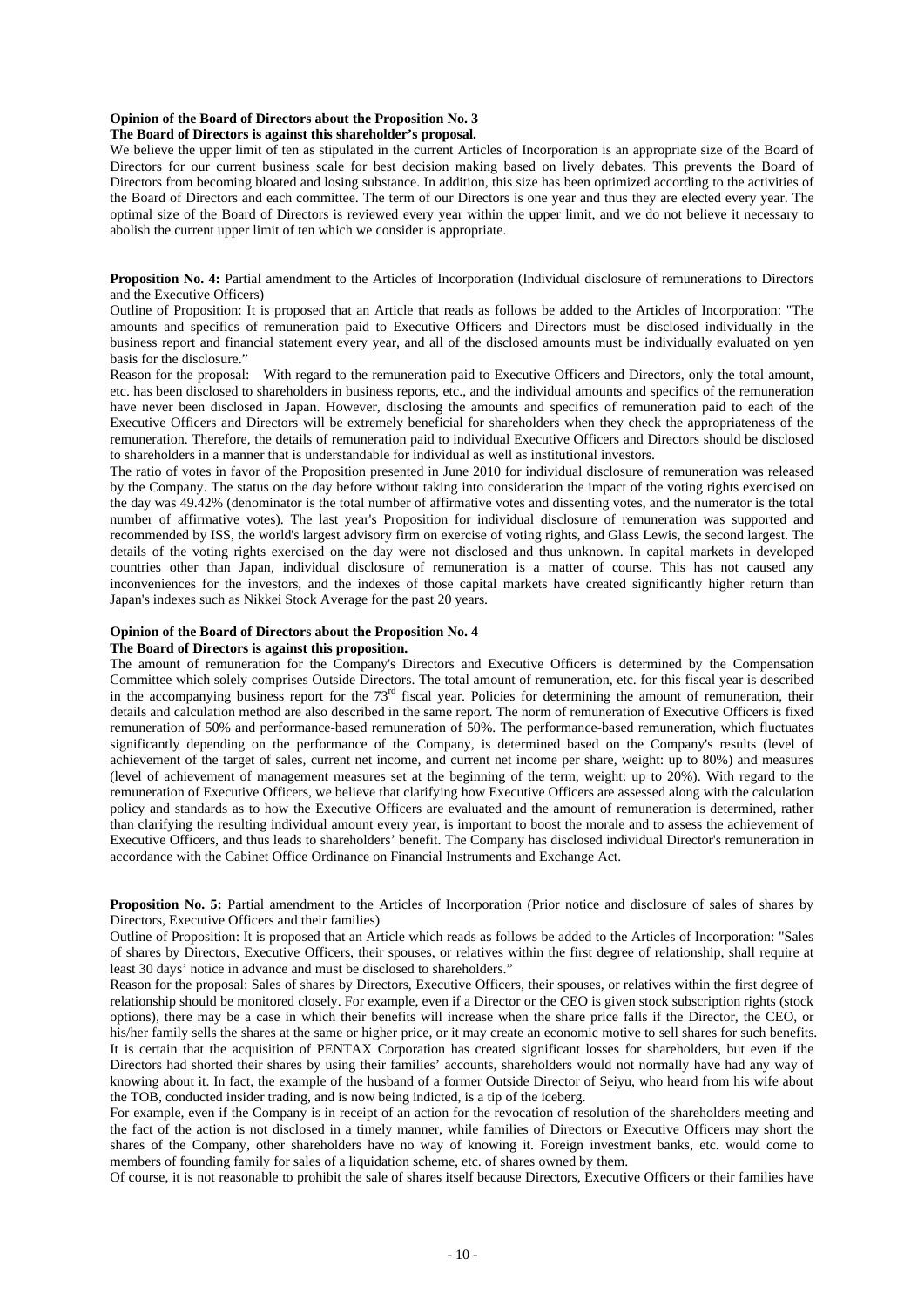the right to dispose of their property. However, it is extremely important to have a system that permits shareholders to monitor for the inappropriate disposal of shares, and this is why the proposer presents this proposition. In capital markets in developed countries such as the United States, this is an item known as common sense.

#### **Opinion of the Board of Directors about the Proposition No. 5**

# **The Board of Directors is against this proposition.**

With regard to the sales of the Company's shares, the Company's Directors and Executive Officers are subject to regulations pursuant to laws and ordinances (insider trading regulations, mandatory reporting of trading, provision of short-term trading profits, prohibition of short selling, etc.). In addition, in consideration of the importance to ensure fair market activity, the Company has laid down "Rules concerning management of internal information and trading of the Company's shares, etc." in an effort to manage insider information and prevent insider trading. Accordingly, Executives and employees of the Company are obligated to maintain confidentiality of insider information, and they are prohibited to convey insider information to their families, too.

This proposal, regardless of the existence of insider information, materially restricts the rights to dispose of property for all relatives within the first degree of relationship of Directors and Executive Officers by requiring prior notice and disclosure of sales of shares by the family members not only who share livelihood with Directors and Executive Officers but also all relatives within the first degree of relationship. We believe this is an unreasonable regulation that treats some shareholders discriminatory for the sole reason of being a relative of the Directors and Executive Officers. In addition it is unreasonable to impose on the Company the obligation to monitor disposition of property by not only the Directors and Executive Officers but also their relatives. The said prior notice and disclosure system is not established in Japan, and the possibility cannot be ruled out that the prior notice may lead to speculative trading of the Company's shares, and this may cause disruption in the market. Accordingly, we believe that the proposed provision should not be added to the Articles of Incorporation.

**Proposition No. 6:** Partial amendment to the Articles of Incorporation (Prohibition against hedging by stock option holders) Outline of Proposition: It is proposed that an Article which read as follows be added to the Articles of Incorporation: "Directors and Executive Officers holding stock options and shares are prohibited from hedging by such methods as selling the call option while retaining the put option. The Compensation Committee must create guidelines to this end and disclose them to shareholders."

Reasons for the proposal: Issuance of stock options will not function as a discipline which motivates Directors and Executive Officers who are granted stock options to strive to bring about long-term shareholders' benefit if they undertake hedging such as selling the call option while retaining the put option. However, the current Compensation Committee does not seem to be aware of this issue, and this has prompted the proposer to present this proposition.

Selling of shares by Directors who hold shares in coincidence with the granting or exercising of stock options is a kind of hedging, and similar transactions conducted by their families have similar characteristics. Counter-opinions by the Board of Directors last year was inconclusive, therefore this proposition is presented again.

# **Opinion of the Board of Directors about the Proposition No. 6**

# **The Board of Directors is against this proposition.**

The Compensation Committee of the Company has studied the most appropriate way to compensate Directors and Executive Officers of the Company from various angles. The executive compensation system is extremely important for the Company's Directors and Executives to share the corporate value with the shareholders and receive an appropriate level of remuneration that is linked to the Company's achievement and performance of the share price. Therefore we believe the system needs to be carefully designed. The Company currently adopts stock options as an incentive to improve the corporate value in the long term in accordance with the rules of the Compensation Committee which stipulates that "the remuneration system must be such that it gives an incentive to Directors and Executive Officers to improve the performance of the Company". This incentive scheme is implemented on the recipients' full understanding that the stock options are not exercised when the market value of the share is below the exercise price (the options become valueless). The Company has never employed a remuneration system with excessive reliance on stock options as seen in the remuneration system of rapidly growing companies in the United States where an enormous amount of remuneration had been received as stock options and there is no instance either that Directors or Executive Officers have acted against the aforementioned intention of the Company's remuneration system, we are preparing internal process so that the scheme is managed in line with its intended objective. We will continue reviewing the design of remuneration from the viewpoint of improving the morale and motivation to improve the performance as well as to align the interest of the shareholders and the management. Accordingly, we believe that the proposed provisions need not to be added to the Articles of Incorporation at this time.

**Proposition No. 7:** Partial amendment to the Articles of Incorporation (Increase in the number of Executive Officers) Outline of Proposition: It is proposed that the Article 29 of the Articles of Incorporation be amended to read as follows: "The number of Executive Officers of the Company shall be five or more."

Reason for the proposal: The proposer plans to propose an increase in the number of Executive Officers in the future and to propose appointment of the Chief Material Science Officer, Chief Medical Officer and Chief Investment Officer. Therefore, along with CEO and Chief Financial Officer, at least five Executive Officers are needed. This is why the proposer presents this proposition. At a company with committees, the relationship of Directors and the Executive Officers is that the former monitor the management and the latter execute operations, thus, it is desirable to have the responsibilities of the Executive Officers clarified. The Company does not have a succession plan for Executive Officers, and the dependence of the Company on a small number of Executive Officers was disclosed as a risk factor in the securities report for the 72<sup>nd</sup> term.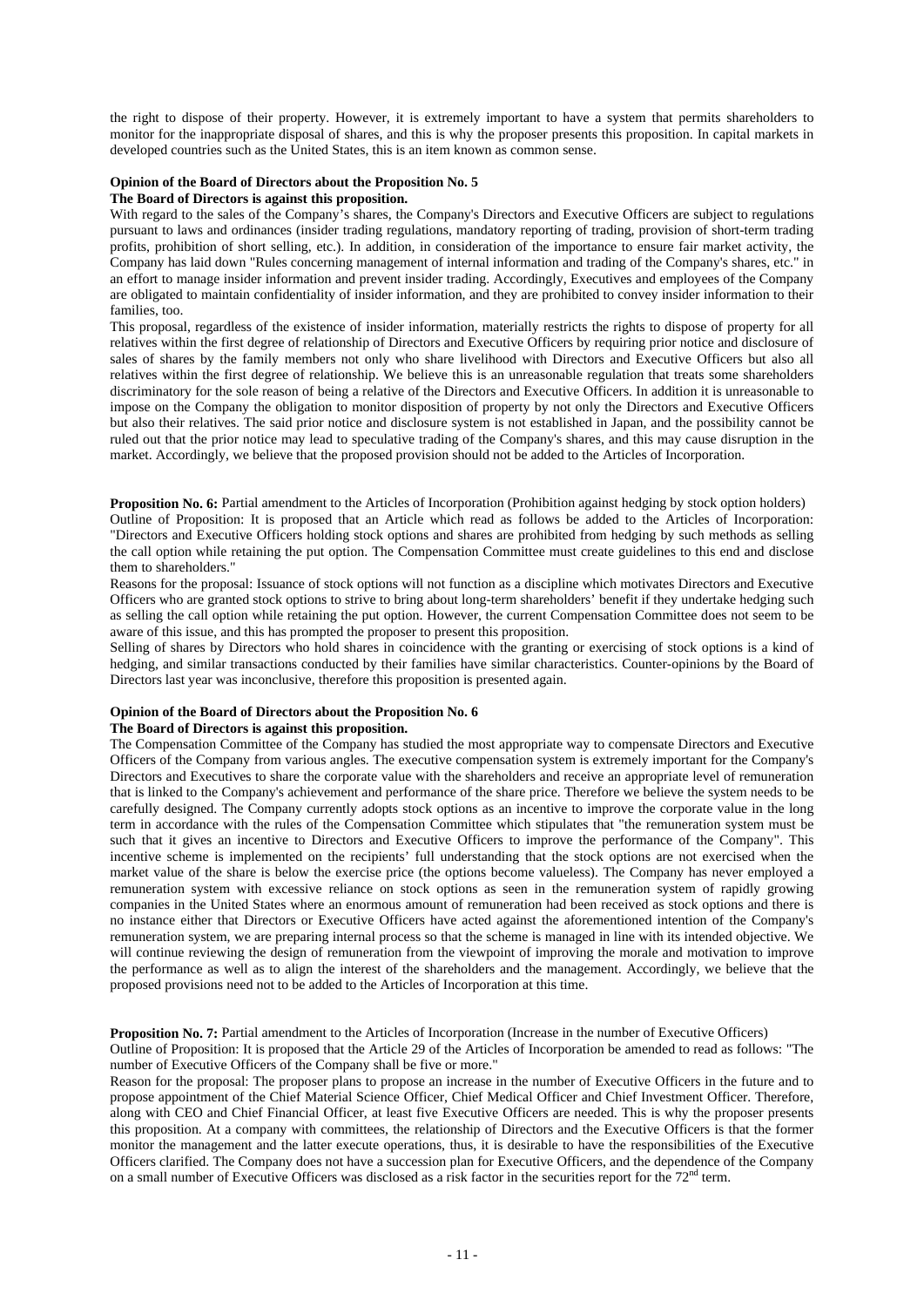The proposer has advocated at several other occasions that the core business of the Company should be in the areas of material science (note: Mr. Suzuki mentions optics, but the Company does not have a business advantage in optics such as camera design or product assembly. The Company's advantage is in inorganic materials science such as processing and polishing of glass materials) and ophthalmology.

The proposer strongly recommends the Executive Officers for limiting the areas of reinvestment to material science and ophthalmology in principle. In order to clarify the performance measurement of the persons in charge of the areas of material science and ophthalmology, it is considered that clarification of the responsibility, by appointing a Chief Material Science Officer and Chief Medical Officer, will contribute more to shareholders' value. Competition against Alcon, the world largest company in ophthalmology, would require considerable capability, such as acquisition of new drug candidates for age-related macular degeneration. In the material science area also it requires long-term effort based on appropriate management decisions.

In order to increase the corporate value, especially in the areas of ophthalmology including medicine and material science, introduction of external management resources is needed for example by acquisitions. However, the Company's management has no track record in increasing corporate value through acquisitions. Instead, the management has repeatedly behaved in a way that would eat away the inheritance from past business development, for example, most investment projects have resulted in bankruptcy and the purchase of Pentax at a high price incurred a large loss. As a result of this sort of management, the share price has remained slumped, without any significant increase in shareholders' value in the last 11 years. In order to improve such a situation, I believe it is desirable to employ personnel who have professional ability in external investment, appoint the Chief Investment Officer, and let him/her manage the Company based on clear responsibility.

# **Opinion of the Board of Directors about the Proposition No. 7**

# **The Board of Directors is against this proposition.**

Article 29 of the Articles of Incorporation stipulates that the number of Executive Officers be two or more. Also for increased transparency, the Nomination Committee selects candidates for Executive Officers as well as for Directors. As for Executive Officers, a mechanism is in place so that the Board of Directors, of which the majority is comprised of Outside Directors, can pass a resolution to appoint them in a flexible manner. As for the number of Executive Officers, the Nomination Committee reviews the necessary number based on the objective assessment of the business status of the Company. Accordingly, we believe that the proposed amendment to Articles of Incorporation to specify the number of Executive Officers at five or more is unnecessary.

**Proposition No. 8:** Partial amendment to the Articles of Incorporation (Separation of roles of Chairperson of the Board and CEO)

Outline of Proposition: It is proposed that an Article that reads as follows be added to the Articles of Incorporation: "Concurrent holding of the position of the Chairperson of the Board of Directors and the position of the CEO is prohibited, and the position of the Chairperson of the Board of Directors must be held by an Outside Director."

Reason for the proposal: It is proposer's opinion that the Chairperson of the Board of Directors should be an independent Outside Director, or at least an Outside Director. It should be particularly avoided that the CEO also serves as the Chairperson of the Board of Directors. Because the CEO possesses power over the Company's internal resources and personnel matters and thus should be positioned as the subject of closest supervision. In addition, the separation of the Chairperson of the Board of Directors and the CEO has been a direction adopted in corporations in North America to strengthen corporate governance.

The proposer makes this proposal to prevent illegal activities by the CEO, etc., such as damaging shareholders' value. The Chairperson of the Board of Directors should also prepare documents prior to Board of Directors meetings and thus is required to spend longer time to supervise the Company than other Outside Directors.

#### **Opinion of the Board of Directors about the Proposition No. 8**

# **The Board of Directors is against this proposition.**

We are aware that there are discussions and theories on corporate governance that it is desirable to separate Chairperson of the Board of Directors and the CEO and we recognize that the concept has gained a certain level of support reflecting the awareness of problem of a case where a CEO who also serves as the Chairperson of the Board of Directors (Chairperson), dominates the Board with his/her overwhelming power. At our Company, the situation is totally different. In fact, while our CEO currently serves as the Chairperson of the Board of Directors, five out of the eight (62.5%) members of the Board are Outside Directors and all of them are well experienced and independent, who have either been engaged in corporate management or have widely supervised industries at government offices for many years. Based on their deep insight, an appropriate monitoring system is established and the Board of Directors is run from the viewpoint of improving corporate value, thus we are not in the situation where the CEO may exert overwhelming power. Moreover, the Company has the Chief Operating Officer, the Chief Financial Officer and Executive Officer in charge of Technology below the CEO by nomination of the Nomination Committee, which solely composed of Outside Directors, hence any domineering decisions of the CEO are eliminated by the structure. Therefore, adding a provision to the Articles of Incorporation at this time to prohibit the concurrent holding of positions of the Chairperson of the Board of Directors and the CEO in principle may impede the optimal operation of the Board of Directors for example in discussion of management issues that require swift response. Accordingly, we are against this proposition.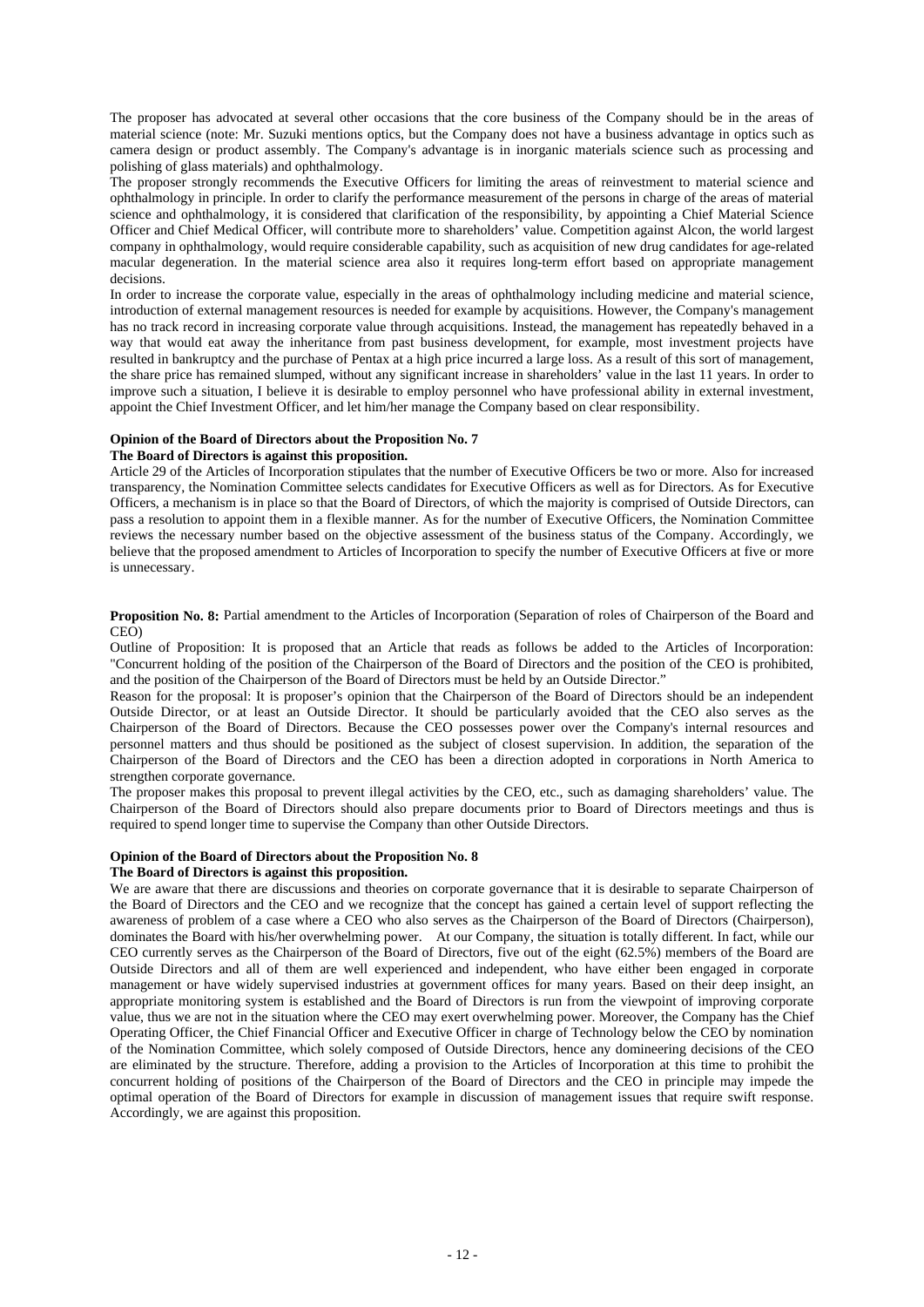**Proposition No. 9:** Partial amendment to the Articles of Incorporation (Prohibition to treat a submitted voting form left blank as affirmative to Company's proposal and dissenting to shareholder's proposal)

Outline of Proposition: It is proposed that an Article which reads as follows be added to the Articles of Incorporation: "A submitted voting form left blank ("blank vote") without indication of approval or disapproval must not be treated inequitably between Company's proposal and shareholder's proposal."

Reason of the proposal: The Board of Directors has treated a blank vote as affirmative to the Company's proposal and dissenting to shareholder's proposal in the past. There is a view that this is unfair as a method to resolve agenda items. It would be justifiable to treat blank votes as abstention. Therefore, the proposer makes this proposal.

# **Opinion of the Board of Directors about the Proposition No. 9**

# **The Board of Directors is against this proposition.**

Treatment of a voting form without indication of approval or disapproval is stated in the "Handling of voting rights" on page 2 of the Notice of the Ordinary General Meeting of Shareholders, and on the voting form itself, as to be treated as approval if it is the Company's approval and disapproval if it is a shareholder's proposal. Given this instruction, this treatment is permitted and recognized by law and judicial precedents. This is a standard treatment that is adopted not only by the Company but also by many companies in Japan. Therefore, our shareholders who return voting forms without stating approval or disapproval are assumed to have done so with the intention to approve of the Company's proposal and to disapprove of the shareholder's proposal. The change in such treatment may cause confusion for shareholders in exercising their voting rights in years to come.

Moreover, the Japanese legal system allows the shareholder who exercises his/her right to make a shareholder proposal to solicit proxy to rally support for his/her proposal, thus it is not only fair but also appropriate in terms of shareholder meeting practice in Japan for the Board of Directors who express objection to the shareholder proposal with its reasons stated on the Notice of the Ordinary General Meeting of Shareholders to treat the voting forms without statement of approval or disapproval in this manner.

**Proposition No. 10:** Partial Amendment to the Articles of Incorporation (Disclosure obligations concerning exercise of shareholders' right to make proposals, etc.)

Outline of Proposition: It is proposed that an Article which reads as follows be added to the Articles of Incorporation: "Should shareholders' right to make proposals be exercised in anticipation of a general meeting of shareholders, said exercise of shareholders' right to make proposals must be disclosed to shareholders within one week thereof. In the event an action for revocation of resolution of the shareholders meeting deemed to have a significant impact on shareholders is filed against the Company, the filing of said action must be disclosed to shareholders within one week of gaining knowledge thereof."

Reason for the proposal: Although shareholders' right to make proposals had been exercised as of January 2010 with respect to the general meeting of shareholders held in June 2010, the Company did not disclose this fact in any way. Many companies (e.g., Charle and Sun City, whose shareholders exercised the right to make proposals this year) treated the exercise of shareholders' right to make proposals as a timely disclosure. The proposer believes in legislative intent that exercise of shareholders' right to make shareholder proposals is useful to facilitate communication between shareholders, as well as between shareholders and the Directors. Also given the trend among listed companies to enhance information disclosure, it must be said that the Company's response last fiscal year was problematic. Accordingly, it is proposed that the disclosure of the exercise of shareholders' right to make proposals be made a requirement.

Further, the proposer filed an action with Tokyo District Court in September 2010 for the revocation of all resolutions, both those that were allegedly adopted and those allegedly rejected, by the shareholders meeting held at the Company in June 2010 (currently in litigation at the Tokyo High Court). The Company has been engaging in a behavior counter to the stance of disclosing information to investors by failing to disclose the fact that an action having a significant impact on investment decisions by investors had been filed. The Executive Officers' stance of not disclosing, among others, the filing of an action for the revocation of resolutions by the shareholders meeting is highly questionable in view of the principle of dislocating information to shareholders. Moreover, the Company is continuing to ignore this situation in spite of a warning by the proposer on this concealment that was sent to the Audit Committee by content-certified mail in January 2011. It is clear that, depending on circumstances, the revocation of resolutions by the shareholders meeting may result in serious obstructions and/or risks to business.

The proposer can't help saying that it is reasonable in terms of shareholder to provide for the disclosure of actions filed for the revocation of resolutions.

#### **Opinion of the Board of Directors about Proposition No. 10**

### **The Board of Directors is against this proposition.**

The Company is aware of the importance of providing information to its shareholders and has been making efforts to disclose information correctly and appropriately in accordance with laws, regulations, rules on timely disclosure stipulated by the financial instrument exchanges, and the like. The receipt of a "shareholder proposal" not being a statutory disclosure item, it is necessary for the Company as a recipient to examine the legality and other elements of the proposal. Considerable time may be required for the finalization of the proposal and examination of the contents thereof in cases where a proposal contains matters contrary to laws and regulations or states the intent to make additional proposals. If a proposal is ultimately taken up as a shareholder proposal, it will be listed in the notice of general meeting of shareholders for distribution to the shareholders. Hence, we believe that it is not necessary to disclose the receipt of all proposals made by shareholders upon receipt as proposed herein. Likewise, we are appropriately disclosing information on law suits in accordance with laws, regulations, rules on timely disclosure stipulated by the financial instrument exchanges, and the like. Accordingly, we are against adding this provision to the Articles of Incorporation. As regards the action filed by the proposer in September 2010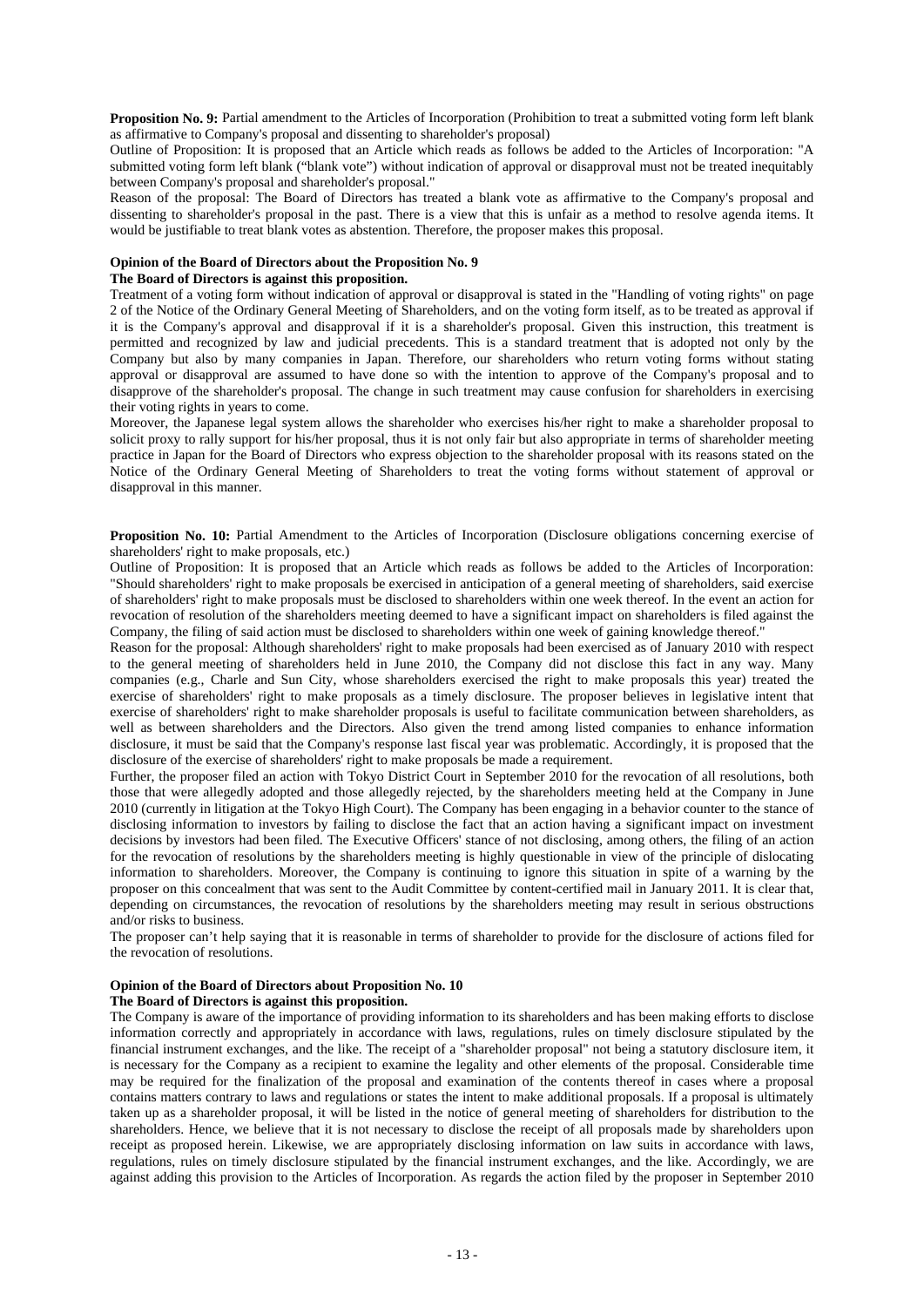for the revocation of resolutions by the shareholders meeting, the Tokyo District Court, which is the court of first instance, has rejected all of the proposer's claims.

**Proposition No. 11:** Partial amendment to the Articles of Incorporation (Establishment of a contact point within the Audit Committee for whistle-blowing)

Outline of Proposition: It is proposed that an Article which reads as follows be added to the Articles of Incorporation: "The Company must have a contact point within the Audit Committee for whistle-blowing on misconduct by the Executive Officers from within and outside the Company, and disclose the information within and outside the Company. The Executive Officers and employees reporting to Executive Officers may not take part in the whistle-blowing processes or the handling thereof, with the exception of clerical work related to the archiving of records."

Reason for the proposal: Corporate scandals involving Executive Officers and Directors tend to be more serious, also in terms of monetary amount, compared to those involving employees. At a company with committees, the mechanism is to have a committee comprised of Outside Directors in the majority to supervise the Executive Officers. However, the problem in the case of this Company is that the Directors do what they are told by Executive Officers, especially by the CEO.

HOYA Help Line, which is the contact point for whistle-blowing, informs Executive Officers about whistle-blowing, hence it has become obvious that the system does not work to prevent misconduct by the CEO. The proposer believes that a contact point for whistle-blowing at the Audit Committee, without the involvement of the Executive Officers in the process, will be beneficial in terms of ensuring shareholders' value.

# **Opinion of the Board of Directors about Proposition No. 11**

# **The Board of Directors is against this proposition.**

The Company has a contact point for whistle-blowing, "HOYA Help Line", to receive reports and give advice, since 2003 as part of the internal control system. This is a mechanism to detect any conduct early that is in violation of laws and ordinances and the "HOYA Business Conduct Guidelines" while protecting the reporters, and to swiftly inform top management to resolve the problem. It aims to ensure the integrity of the entire group by taking prompt and appropriate action.

In addition, in an exceptional situation where the Directors and/or Executive Officers are the subject of the report, the Chairperson of the Audit Committee and those appointed by him/her take command of the situation, therefore the Audit Committee's function to monitor Executive Officers is already secured. Accordingly, we believe it is not necessary to add the proposed provision to the Articles of Incorporation. Although there is no designated contact point in particular for people outside the HOYA Group, the Audit Committee and the Audit Department under the Committee will conduct investigations as necessary and take appropriate measures. Therefore there is no need to amend the Articles of Incorporation as proposed.

**Proposition 12:** Partial amendment to the Articles of Incorporation (Preparation of a succession plan for the CEO)

Outline of Proposition: It is proposed that an Article that reads as follows be added to the Articles of Incorporation: "The Board of Directors must prepare a succession plan for the CEO, and disclose the plan every business year."

Reason for the proposal: The proposer thinks the internal personnel assessment system of the Company is problematic. In the first place, it is absurd from the proposer's viewpoint that the CEO, who is appointed by the Nomination Committee of the Company (a company with committees), is the hereditary candidate of the honorary chairman. Preparation, implementation and continual review of a succession plan for the CEO are primary roles of the Board of Directors. In addition, securing opportunities for all Directors to meet with internal candidates for CEO and having the mechanism in place to hear shareholder opinions are all in line with shareholders' benefit. However, none of these are available at present. Accordingly the proposer makes this proposition.

# **Opinion of the Board of Directors about Proposition No. 12**

# **The Board of Directors is against this proposition.**

Candidates for Executive Officers and the Representative Executive Officer of the Company are selected by the Nomination Committee. Since the term of office is one year in both cases, the Committee holds active discussions each year as it examines candidates in the selection process. Particularly in the case of the Representative Executive Officer, who is the CEO referred to in this proposition, efforts are made to deliberate comprehensively on whether an individual is appropriate for the duties, including business execution abilities, in selecting the most suitable individual. A succession plan for the CEO is a matter of extreme importance for any company, the Company being no exception. Accordingly, the Company has programs for the selection and training of management resources, which are implemented for the ongoing identification, selection and training of appropriate human resources from both inside and outside of the Company. Since the disclosure of a succession plan referred to in the proposition signifies the release of the Company's confidential information, allowing our competitors access to such information may work to the disadvantage of the Company, as well as the shareholders, and may further lead to the loss of valuable human resources to others. Accordingly, we are against this proposition.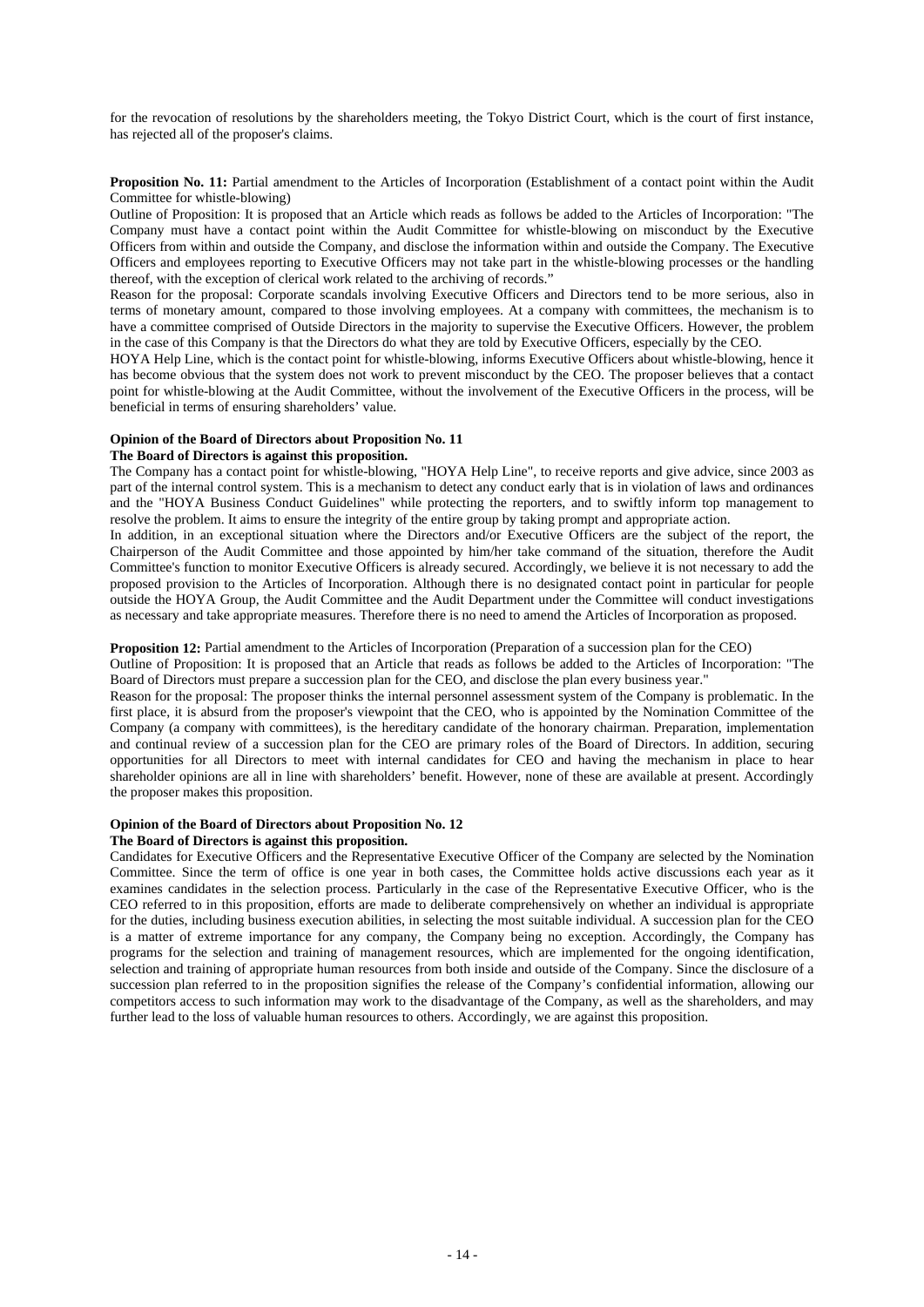**Proposition No. 13:** Partial Amendment to the Articles of Incorporation (Disclosure of the education record of the Directors and the Executive Officers)

Outline of Proposition: It is proposed that an Article which reads as follows be added to the Articles of Incorporation: "The education record of the Directors and the Executive Officers from and after the university level must be disclosed to shareholders."

Reason for the proposal: The so-called second-generation management of the other listed Japanese company, for example, President Motoya Okada of Aeon acquired an MBA from Babson College after graduating from Waseda University School of Commerce, and President Haruo Naito of Eisai also acquired an MBA from Northwestern University after graduating from Keio University Faculty of Business and Commerce. Senior Vice President Akio Toyota of Toyota Motor Corporation also acquired an MBA from Babson College after graduating from Keio University Faculty of Law. The late for President Hajime Mitarai of Canon (cousin of incumbent Chairman of the Board Fujio Mitarai) served as the Director of Canon's Central Research laboratory after completing his doctorate in technology at Stanford University, following graduation from Massachusetts Institute of Technology.

Even in comparison with other listed companies in the Japanese capital market, which are described as being low efficiency, the proposer believes that the management executives of the Company lack the expertise necessary for business management. Education record being one of the major pieces of information in determining the abilities of the Directors and the Executive Officers, the proposer believes that the information should be disclosed to shareholders. There should be no reason for not disclosing their education record, given that the education record and major professional background of directors and management executives are indicated as a matter of course in informational materials for shareholders in the United States.

# **Opinion of the Board of Directors about Proposition No. 13**

# **The Board of Directors is against this proposition.**

Information deemed necessary in order for shareholders to approve or disapprove proposals on the election of directors that should be disclosed by companies is stipulated in the Ordinance for Enforcement of the Companies Act, and the education record of candidates is not explicitly specified as a matter to be indicated. While the Ordinance also stipulates that prescribed information be included in business reports, the education record of executive officers is not included in the matters to be indicated. It goes without saying that the greatest emphasis should be placed on the professional background of each candidate in electing the Directors and the Executive Officers that are appropriate for the Company, and it is believed that the Company is already providing adequate information to shareholders to enable them to make appropriate decisions. Accordingly, we believe that it is not necessary to add this provision to the Articles of Incorporation.

**Proposition No. 14:** Partial Amendment to the Articles of Incorporation (Criteria for selection of candidates for Directors by the Nomination Committee)

Outline of Proposition: It is proposed that an Article which reads as follows be added to the Articles of Incorporation: "The Nomination Committee must prepare criteria for the selection of candidates for Directors based on diverse perspectives, including their attributes and experience, to enable the election of Directors most suitable for the Company, and the Company must disclose said selection criteria to shareholders."

Reason for the proposal: The Board of Directors of the Company appointed Takeo Shiina, who has connections with the CEO and his father, the Honorary Chairman, as the chairman of the Nomination Committee. The majority of the Company's outside Directors are over 75 years of age and simultaneously holding a considerable number of positions such as outside directors of other companies and directors of public interest corporations. These facts show that they are not at all serving to monitor management. The Board of Directors lacks knowledge of the latest in laws and business acquisitions, and there is not a single outside director who has industry expertise in the area of ophthalmology, which is a global growth area. Further, essentially no consideration is being given to women and racial minorities, who have not been adequately represented in the past.

As Japan is an undeveloped country in corporate governance, the proposer would like to give as an example the series of attributes, experiences, diverse perspectives and abilities sought by Intel, a major semiconductor company that is a leading entity in North America, in directors it considers most suitable for the company, as disclosed in its 2011 proxy statements. (See http://files.shareholder.com/downloads/INTC/963348685x0x456207/573FA6B9-CC41-457B-B10E-

### D3FFA5F574D5/Intel\_2011\_proxy.pdf )

The proposer can't help saying that the Company's Board of Directors lacks all of the elements. Enough is enough of the buddies club. The proposer would also like to recommend that serious efforts be made to increase the percentage of female Directors and Executive Officers. Such diversity of Directors has an extremely strong positive correlation to medium and long-term increase in shareholders' benefit.

# **Opinion of the Board of Directors about Proposition No. 14**

# **The Board of Directors is against this proposition.**

The Company's Nomination Committee has the "Criteria for Selection of Directorial Candidates", an overview of which is disclosed on the corporate governance page on the Company's website. The criteria is set from the perspective of selecting as candidates for Directors resources that are expected to promote the Company's growth for shared benefit with shareholders. Accordingly, we believe that it is not necessary to add this provision to the Articles of Incorporation.

**Proposition No. 15:** Partial amendment to the Articles of Incorporation (Disclosure of time pledged by Directors) Outline of Proposition:

It is proposed that an Article that reads as follows be added to the Articles of Incorporation: "The Board of Directors shall set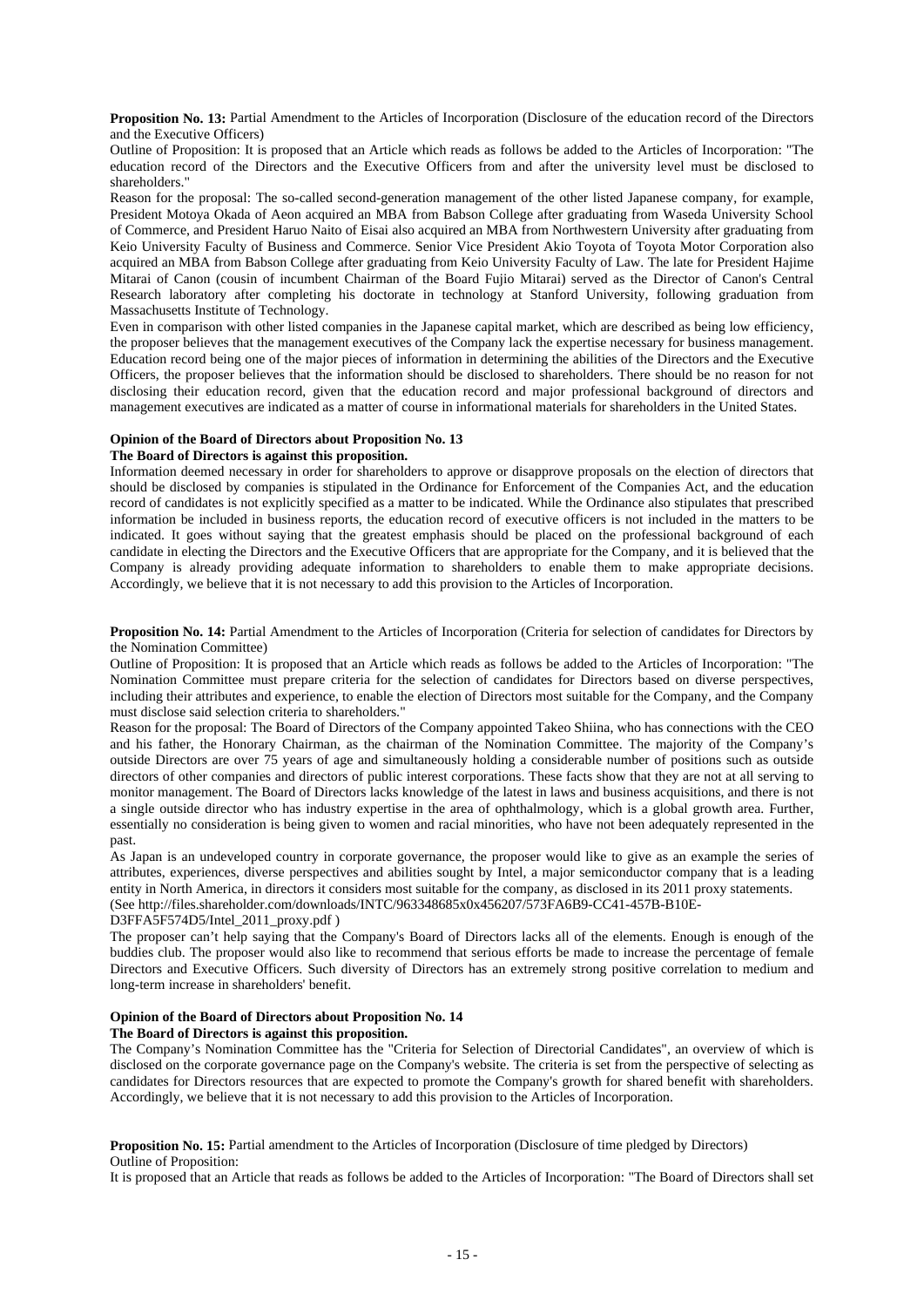the guideline for the time to be pledged by the CEO when he/she assumes another position as a Director of more than one company."

Reason for the proposal

The Board of Directors of the Company is a buddies club. The share price hovers at a low level and none of the new business has been successful. One of the reasons for this is that Directors concurrently hold positions at other companies. This is evident in a comment by Robert E. Monks, an influential and prominent investor. He said, "Being a CEO of a major company is one of the most difficult jobs in modern society. It is only exceptional people that have the ability to fulfill the job properly. It is only a small handful of those people who are able to give a certain amount of energy to the directorship at another company. No CEO will have any more time than that." (Robert E. Monks, "Shareholders and Directors Section page 158, Directors & Boards, Winter 1996 issue) There is no way the Company could have achieved the price-earnings ratio realized in the 1980s and the 1990s, if the Honorary Chairman had been serving simultaneously on the boards of more than five companies in the 1970s and 1980s. The management should concentrate on managing its own company.

The proposer hopes that the management strategy will be shifted to focus management resources in the areas of material science and ophthalmology as soon as possible. The proposer believes Outside Directors need to spend approximately 200 hours per annum in principle to amend the management strategy and implement it, and to provide monitoring with a certain level of effectiveness. Exceptions can be made, but exceptions need to be disclosed.

# **Opinion of the Board of Directors about Proposition No. 15**

#### **The Board of Directors is against this proposition.**

There currently is no need to add this provision to the Articles of Incorporation, since the CEO of the Company is not serving as a director for any other business corporation. Further, the status of outside Directors regarding important positions held at other companies is as indicated in Proposition No. 1 and, as is the case with other candidates for Directors, they are capable of allocating adequate time to the fulfillment of their responsibilities in the absence of excessive overlap with other companies. The Company provides for a minimum rate of attendance in Board of Directors meetings (75%) in its Criteria for Selection of Candidates for Directors. In addition, the Nomination Committee deliberates on whether to select an individual as a candidate for re-election, depending on the details of deliberations during Board of Directors meetings, level of contribution, and other factors. As indicated in the Business Report on the 73rd Fiscal Year attached hereto, the attendance rate of all outside Directors was 100% as regards Board of Directors meetings. Given that the Company already has guidelines that are essentially the same as those proposed herein, as well as a system where a Director who fails to meet the guidelines is not selected as a candidate for re-election, we believed that it is not necessary to add this provision to the Articles of Incorporation.

**Proposition No. 16:** Partial Amendment to the Articles of Incorporation (Preparation of Code of Ethics by the Board of Directors, etc.)

Outline of Proposition: It is proposed that an Article which reads as follows be added to the Articles of Incorporation: "The Board of Directors must prepare, approve and release to shareholders a code of ethics relating to the execution of the Company's operations. The Directors and the Executive Officers must sign the Code of Ethics stipulated by the Board of Directors each and every year."

Reason for the proposal: The Company has little awareness concerning corporate code of ethics. In fact, there was no reduction of compensation for the Executive Officers or any other measure, in spite of the problem of illegal disposal of industrial waste and the Siplus coating incident relating lenses for glasses. The ethics of management executives are of extreme importance. If the ethics of the management is in question, there is a risk that auditors refuse to perform audits. It is an extremely significant component of the principle of corporate governance.

Since the Board of Directors of the Company has developed into a buddies club, it is hard to believe that the Board will take appropriate measures, even if a problem should occur, until tremendous damage is done to the Company's reputation. It is already clear from the Toyota Motor Corporation recall incident and other incidents that harmful rumors concerning a company have a considerable negative impact on shareholder value. In the case of a company with committees, it would be more desirable under normal circumstances for each committee to conduct investigations based on its own budget and authorities. However, the outside Directors do not appear to have the slightest awareness of such issues. Accordingly, the signature of the Directors is requested as an indication that they will comply with the Code of Ethics.

#### **Opinion of the Board of Directors about Proposition No. 16**

#### **The Board of Directors is against this proposition.**

This proposal is based on a one-sided and erroneous perception of the proposing shareholder. The Directors and the Executive Officers make a pledge to abide by HOYA Code of Conduct when assuming office, since the Company has been aware of the importance of the code of ethics regarding the execution of operations since before this proposal. As regards the illegal disposal of waste along the border between Aomori and Iwate Prefectures in 2003, it was pointed out by the prefectures that the collection and transport operator hired by the Company had an expired period (July through September 1998) in its license. The Company voluntarily offered to remove all of the waste materials that had been disposed, garnering positive recognition from regulatory authorities. We subsequently implemented measures to prevent recurrence by enhancing our internal systems, including confirmation and management of the licensing status of our business partners. As regards the shipment of eye-glass lenses that did not meet special shock-resistance enhancement coating (Siplus coating) specifications in 2002, preventive measures were taken after thorough internal investigation of the case together with internal action such as voluntary return of compensation by the Directors and disciplinary actions of employees. Accordingly, we believe that the further addition of this provision to the Articles of Incorporation is not necessary.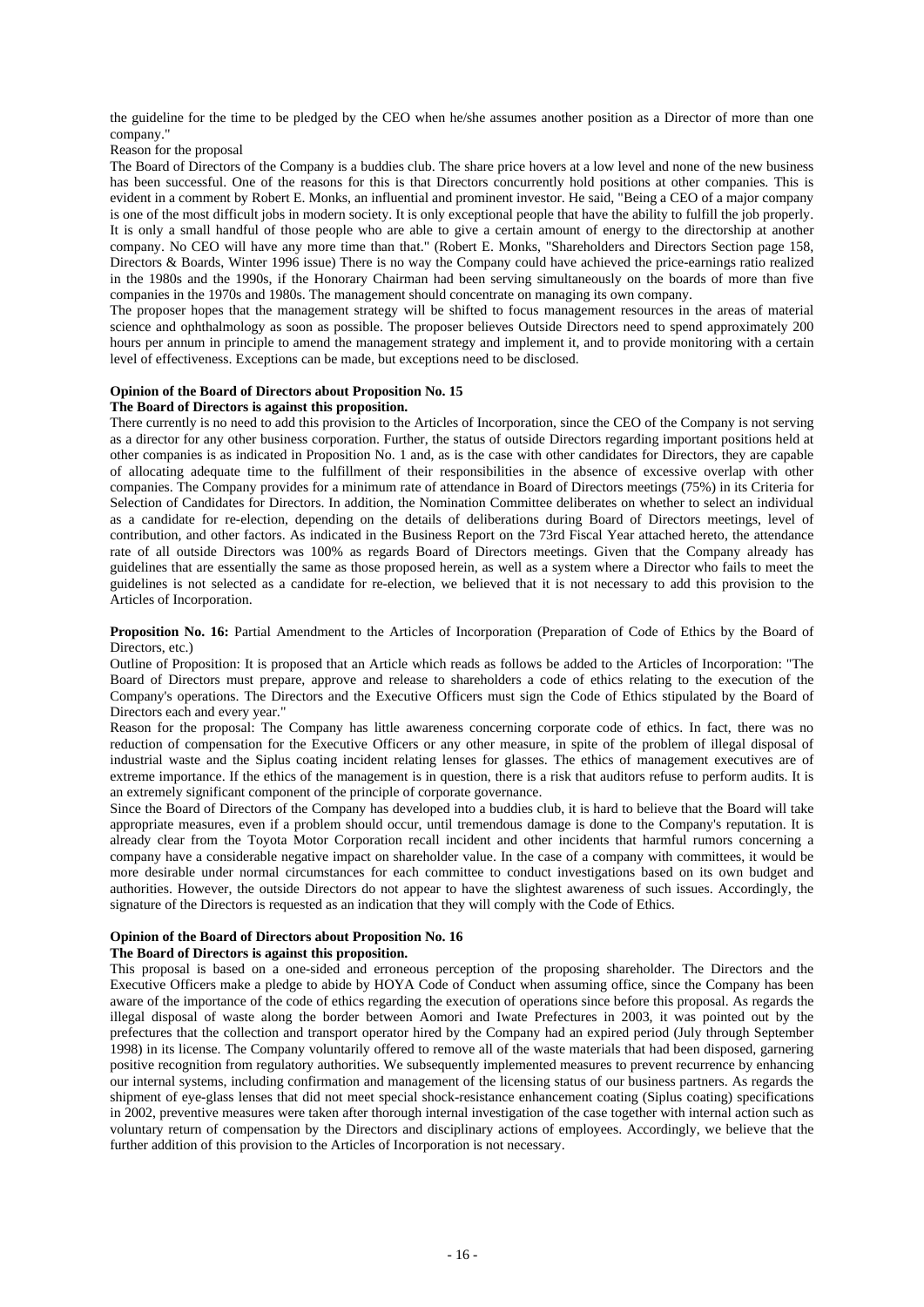**Proposition No. 17:** Partial amendment to the Articles of Incorporation (Provisions for fiduciary responsibility and indemnity liability)

Outline of Proposition: It is proposed that an Article that reads as follows be added to the Articles of Incorporation: "Outside Directors are required to undergo annual training on fiduciary responsibility and indemnity liability with a source that is independent of the Executive Officers."

Reason for the proposal: It is becoming a norm in the capital markets in North America, etc., for Outside Directors to undergo training on obligations and responsibilities as such. The proposer believes that working or retired management executive is not necessarily the appropriate talent pool for Outside Directors. At least, it is not necessarily appropriate for the working or retired management executives occupying the majority seats of the Board of Directors. On the other hand, however, it is necessary to have a system to train professional Outside Directors, and for this end, the proposer believes it is desirable for Outside Directors to have training by undergoing professional training procedures that train professional Outside Directors.

Assumption of Outside Directorship for more than one company requires a significant amount of preparation including obtaining basic knowledge about businesses and management strategies. One of the functions of Outside Directors is to object to what is not right for shareholders' benefit at the Board of Directors meetings, hence their knowledge on legal requirements and accounting needs to be kept up to date with the times. The CFA Society, an international society of financial analysts issued report on director training a short while ago. Although the Society introduces the current status of director training in six Asian countries in its "Director Professionalism: A Review of Director Training Programs in Asia-Pacific" (Japan CFA Society), the Japanese financial market, once again, is the only one that is not mentioned in any way in this respect. On the international level, the consensus that director training may impact shareholder value is already developing.

# **Opinion of the Board of Directors about Proposition No. 17**

#### **The Board of Directors is against this proposition.**

Candidates for the Company's outside Directors are selected in accordance with the criteria stipulated by the Nomination Committee, requiring that they have abundant experience as a management executive, or a position as a professional specialist in accounting, finance, etc. Candidates who satisfy the selection criteria already have adequate experience comparable to that attained through such training as proposed. As regards the updating of their expertise, the candidates are fully capable of adequate updating, since they are in a position to continually collect information on the political, economic, legal and other trends in the world in a timely manner through their broad network of contacts and activities that they carry out outside the Company. Therefore, there is no need for an Article to specify such uniform obligation and we are against this proposition.

**Proposition 18:** Partial amendment to the Articles of Incorporation (Provisions for Board of Directors' contact with senior management)

Outline of Proposition: It is proposed that an Article that reads as follows be added to the Articles of Incorporation: "The Board of Directors must specify a process for all Directors to get in touch with senior management."

Reason for the proposal: The Outside Directors of the Company do little more than making decisions based on the information provided by the Executive Officers including the CEO. Obviously, it is more desirable, by anybody's standards, if all Directors obtain information by getting in touch with senior management. A process to analyze the information provided by Inside Directors including the CEO from a critical viewpoint is non-existent, and that is why it ended up with the acquisition of Pentax at such a high price of 150 billion yen. According to news reports, the possibility of securing a return on this investment was studied, but this is merely a joke from the proposer's viewpoint.

Aggressive investment in the areas of material science and ophthalmology will help materialize shareholders' benefit more. It should have been noted that the budget for research and development is too small. Moreover, everybody knew the irrationality of the acquisition of Pentax from the beginning. The situation resembles how a Minister of ruling Democratic Party becomes manipulated by bureaucrats when he/she is surrounded by them. The proposer makes this proposition in order to change the current situation where Directors are solely dependent on the information provided by the CEO and isolated from other information.

# **Opinion of the Board of Directors about Proposition No. 18**

#### **The Board of Directors is against this proposition.**

Boards of directors of companies with committees, like the Company, have the responsibility to monitor the execution of duties by directors and executive officers pursuant to the provision of the Companies Act. Each Director of the Company is appropriately performing his/her duties as a member of the Board of Directors and may contact the senior management, including the Executive Officers, as necessary. Persons responsible for each business, who are not Directors or Executive Officers, present the business directly to the Board of Directors, and there is no restriction placed on Outside Directors to making contact with responsible persons and persons involved with business. All Directors are able to make contact with senior management if needed, without adding an Article as proposed. We believe there is no need to add the proposed Article to the Articles of Incorporation.

**Proposition No. 19:** Partial Amendment to the Articles of Incorporation (Allocation of committee budget that may be used without the approval of the Executive Officers)

Outline of Proposition: It is proposed that an Article which reads as follows be added to the Articles of Incorporation: "The Board of Directors must allocate a budget to the Nomination, the Audit and the Compensation Committees, enabling them to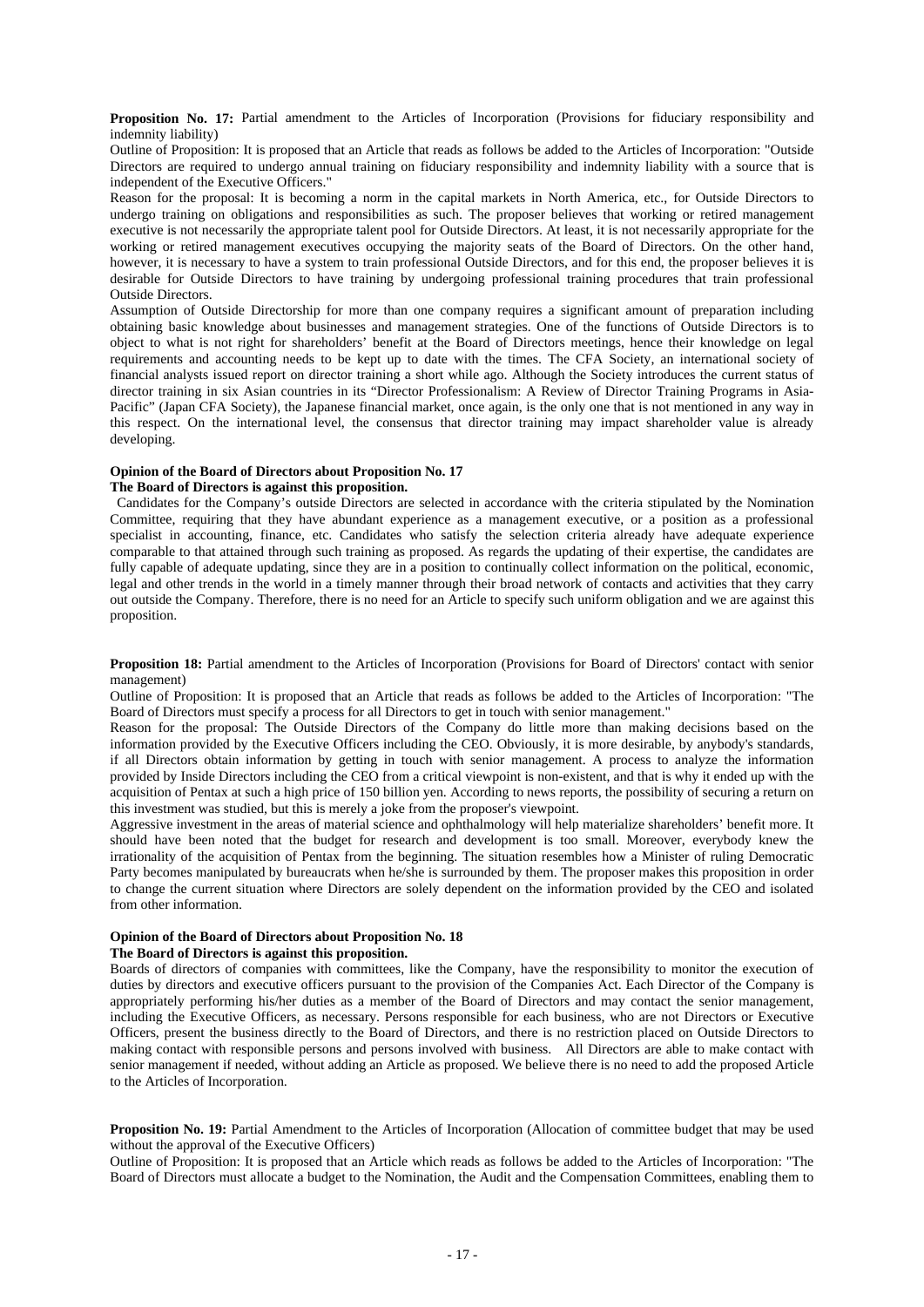employ an independent third-party consultant without the approval of the Executive Officers."

Reason for the proposal: While the Outside Directors have powerful authorities in a company with committees, they are often deceptively persuaded by the Executive Officers. This is attributable to the fact that the outside Directors rely on information provided mainly be the Executive Officers, particularly the CEO, in making most of their decisions. This structure is comparable to that of the modern-day Kasumigaseki, where politicians are supposedly in leadership positions but are achieving an outcome as pictured by bureaucrats as a result of relying on information provided by the bureaucrats. A measure necessary to address this situation is for each of the Nomination, the Compensation and the Audit Committees to be able to hire a consultant to perform relevant monitoring based on authorities and budget independent of those for the monitoring of the Executive Officers. This is what CalPERS and other institutional investors recommend as governance principal.

# **Opinion of the Board of Directors about Proposition No. 19**

#### **The Board of Directors is against this proposition.**

The Company already allocated a certain amount of budget to each of the Nomination, the Compensation and the Audit Committees, which they are able to use without the approval of the Executive Officers. Each Committee is able to employ independent third-party consultants and is, in fact, employing such consultants. Accordingly, we believe that it is not necessary to add this provision to the Articles of Incorporation.

**Proposition No. 20:** Partial Amendment to the Articles of Incorporation (Employment of legal advisor to the Board of Directors)

Outline of Proposition: It is proposed that an Article which reads as follows be added to the Articles of Incorporation: "The Board of Directors must, if determined necessary for the execution of its duties, employ its own legal advisor who is different from the one employed by the Executive Officers."

Reason for the proposal: Because the structure of a company with committees is such that the directors monitor the executive officers using their power to appoint, discharge, etc., it is said that they are normally superior to companies with corporate auditors in terms of corporate governance. Meanwhile, there are experimental studies that show that the share prices of companies with committees are not faring as well in Japan. Also in discussions in the United States on corporate governance, emphasis is now being placed on the importance of preventing the Top Executive Officer, the CEO and other Executive Officers from deceptively persuading the Directors. One means thereof is for the Board of Directors to employ its own legal advisor, who is different from the attorney employed by the CEO and other Executive Officers. If told that the attorney serving as an advisor to the Executive Officers approved of a matter, would the Company's outside Directors, who are not well versed in law, refute that? One method for avoiding a situation such as this, which is already recommended in standard text books, etc., in North America and other places, is for the Board of Directors to employ its own legal advisor who is independent of the legal advisor to the Executive Officers. For example, the presence of an independent legal counsel for the Board of Directors is one of the only ten items on the check list "Corporate Governance-Related Check Points Regarding the Board of Directors from Shareholders' Perspective" on page 4 of Tadashi Ohno's "CFA Examination Preparation Handbook - Level II" (Kinzai Institute for Financial Affairs, Inc., 2004). Differences of opinion between the legal advisor to the Executive Officers and the legal advisor to the Board of Directors surfacing at Board of Directors meetings involves far less cost in terms of monetary burden or reputational risks than the involvement of the Company in a legal battle with a third party.

# **Opinion of the Board of Directors about Proposition No. 20**

# **The Board of Directors is against this proposition.**

Since each Director comprising the Board of Directors has the obligation to exercise due care of a prudent manager, it is a matter of course for the Board to appoint its own legal advisor if necessary for the performance of its duties. Accordingly, we believe that it is not necessary to add this provision to the Articles of Incorporation.

#### **<Matters proposed by the shareholders (Propositions No. 21 and No.22)>**

Propositions No. 21 and No.22 are proposals made by three of our shareholders including a shareholder who proposed Propositions No. 3 to No. 20.

The number of voting rights of the three proposing shareholders is 705 in total.

The content and the reason for each proposal are stated as submitted by the shareholders, except for the proposition numbers which are adjusted.

#### **Proposition No. 21:** Partial amendment to the Articles of Incorporation

Outline of Proposition: It is proposed that an Article that stipulates that when stock subscription rights are issued as stock options, the exercise price must be linked to indexes such as Nikkei Stock Average index to be added to the Articles of Incorporation.

Reasons for the proposal: The Companies Act allows stock subscription rights to be issued to executives as stock options. In this case, many companies set the fixed exercise price for the stock options. For example, the exercise price is set at 1,000 yen or at the market value at the date when the stock option is granted. (Such schemes are hereinafter referred to as a fixedprice scheme.) However, this type of fixed-price scheme does not sufficiently strengthen the incentive of the executives, to whom the options are granted, to increase the share price, by linking their remuneration to the share price. The share price may rise irrespective of the executives' performance, and in such a case, executives gain "windfall profit" irrespective of their performance. As a result, this may lower Executives' incentive to whom the options are granted (compared to the indexed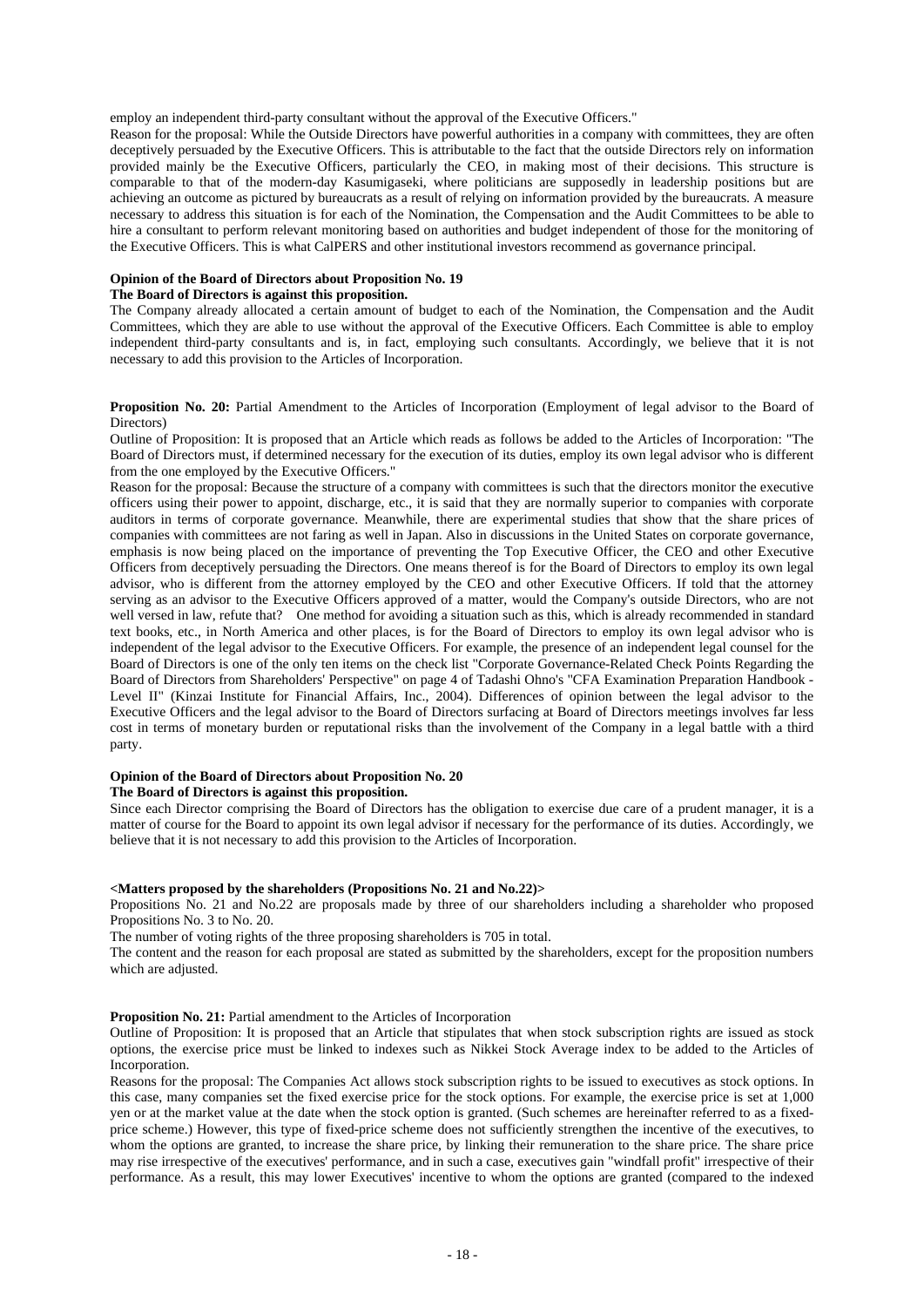stock options, as described below). Therefore, the exercise price should be linked to an index such as Nikkei Stock Average or industry-specific stock index to eliminate "windfall profit" which the management may obtain. (This type of stock option is referred to as indexed stock option.) During the recession when the share price is depressed regardless of the performance of the management, the exercise price falls in tandem with the index. The proposer would like to add that indexed stock options, compared to the fixed-price scheme, will be advantageous for executives under such circumstances. The choice of index to which the exercise price shall be linked is to be determined by the Compensation Committee. This Article is to be applied to only those stock subscription rights that are granted after this Proposition has been approved.

#### **Opinion of the Board of Directors about the Proposition No. 21**

# **The Board of Directors is against this proposition.**

This proposal concerns the design of the stock options that form a part of the remuneration system. The proposed design may eliminate the possible "windfall profit" of the stock option holders, however, when the index falls due to recession, etc., the shareholders suffer the loss caused by the lower share price, while stock option holders will benefit by the downward adjustment of the exercise price. Therefore, the proposal is problematic in terms of the original purpose to share interest between Directors and Executive Officers, who are the stock option holders, and the shareholders. In addition, a number of issues require deliberations when it comes to actually design such a stock option, for example, which index to base it on. The remuneration system is extremely important and its design should be always reviewed for optimization from the viewpoint of corporate governance. Therefore it is not reasonable to make the stock option whose exercise price is linked to an index the one and only choice, and this proposal may hinder the optimization of the design and operation of the remuneration system in the future. Accordingly, we believe that proposed Provision should not be added to the Articles of Incorporation.

#### **Proposition No. 22:** Partial amendment to the Articles of Incorporation

Outline of Proposition: It is proposed that an Article that prohibits issuance of the Company's shares to Executives for free of charge or at a nominal value to be added to the Articles of Incorporation

Reason for the proposal: Shares are issued free of charge or at nominal value as alternative remuneration to stock options in recent years. Shares issued in this manner are subject to a certain period during which the transfer is restricted, thus also referred to as restricted stocks. This remuneration scheme seems to have been introduced to overcome the shortcomings of stock options which will only give a low incentive to executives, to whom the option is granted, when the exercise price falls to an extremely low level. In other words, when the share price falls significantly, the holder of the stock options lose an incentive to raise the share price as it becomes unlikely for the share price to exceed the exercise price. The argument is that issuance of shares of the company free of charge or at nominal value is desirable because it allows profits being obtained regardless of how far the share price declines. As a result, executives do not lose an incentive to raise the share price regardless of whatever the share price may be.

However, this remuneration is no different from issuing stock options at zero or at near-zero value. Many of the executives who have been granted the option will benefit from the "windfall profit". Ultimately, it will only give a low incentive to raise the share price to executives to whom the options are granted. The issue of a significant decline in the share price lowering the executives' morale can be dealt with by the indexed stock options (see Proposition No. 21). If the significant decline in the share price is due to low performance by the executives, etc., then there is no need to give benefits to the executives. After all, such remuneration will not be beneficial to shareholders. Accordingly, this proposition prohibits granting such remuneration to Executives.

#### **Opinion of the Board of Directors about the Proposition No. 22 The Board of Directors is against this proposition.**

This proposition concerns the design of the remuneration system. The Company has never introduced a system to grant stock options free of charge or at nominal value as suggested in the Proposition. Instead, the stock options of the Company in the past have had the exercise price at the market value. We believe the remuneration system is extremely important and its design should be always reviewed for optimization from the viewpoint of corporate governance. Various trials continue for the optimal remuneration system in various countries including Japan and by various companies including ourselves. We believe various innovations will be created in response to amendments to laws and tax systems of different countries and proving tests of remuneration systems in the past. Accordingly, we believe that the proposed Provision, which may prevent flexible design of the system in the future, should not be added to the Articles of Incorporation.